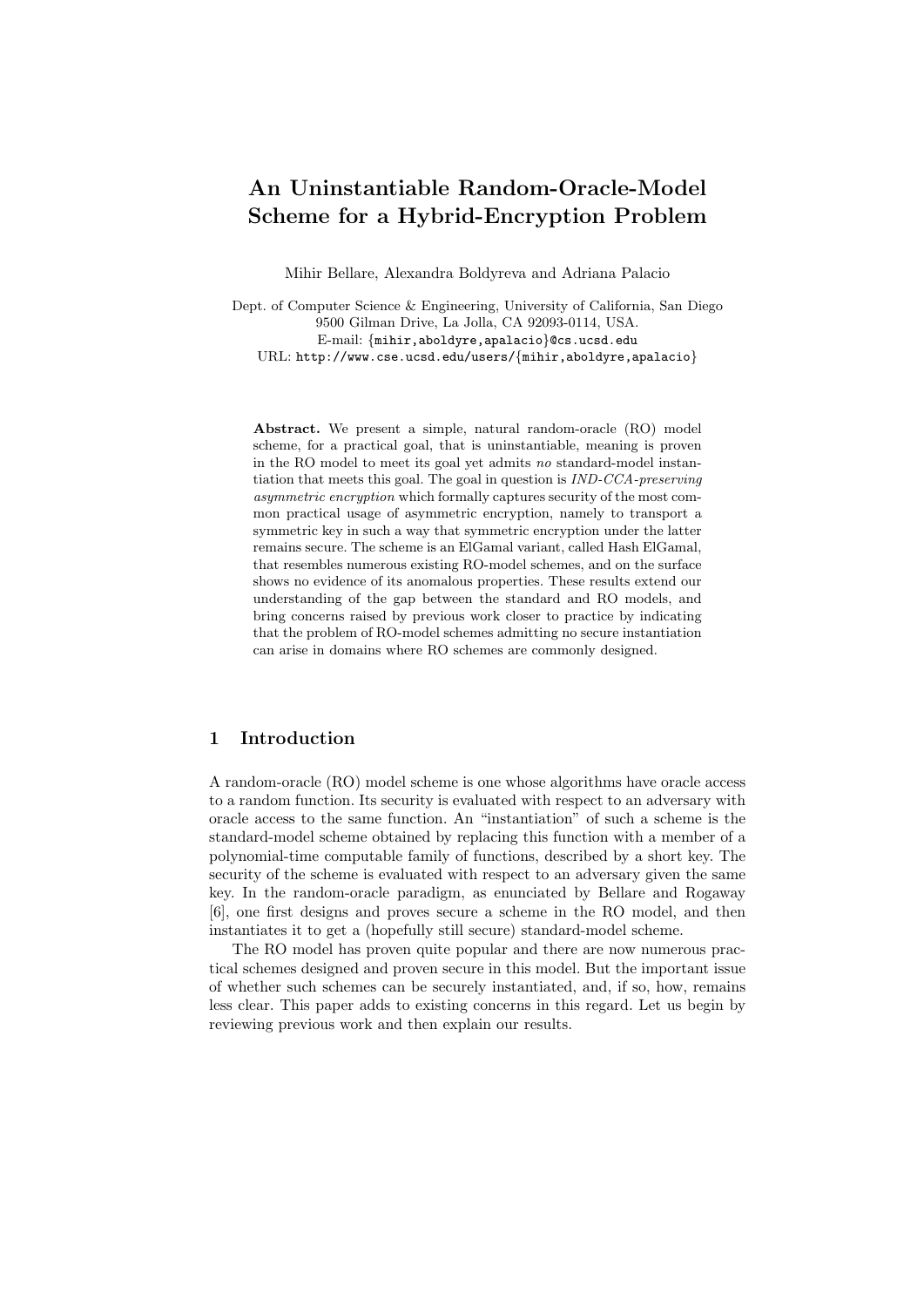#### 1.1 Previous Work

Let us call a RO-model scheme *uninstantiable*, with respect to some underlying cryptographic goal, if the scheme can be proven to meet this goal in the randomoracle model, but no instantiation of the scheme meets the goal in question.

Canetti, Goldreich and Halevi [8] provided the first examples of uninstantiable schemes, the goals in question being IND-CPA-secure asymmetric encryption and digital signatures secure against chosen-message attacks. Further examples followed: Nielsen [19] presented an uninstantiable RO-model scheme for the goal of non-interactive, non-committing encryption [7], and Goldwasser and Taumann [17] showed the existence of a 3-move protocol which, when collapsed via a RO as per the Fiat-Shamir heuristic [14], yields an uninstantiable RO-model signature scheme.

The results of [8] indicate that it is possible for the RO paradigm to fail to yield secure "real-world" schemes. The example schemes provided by [8], however, are complex and contrived ones that do not resemble the kinds of RO schemes typically being designed. (Their schemes are designed to return the secret key depending on the result of some test applied to an output of the oracle, and they use diagonalization and CS proofs [18].) The same is true of the scheme of [17]. In contrast, the scheme of [19] is simple, but the goal, namely non-interactive, non-committing encryption, is somewhat distant from ones that are common practical targets of RO-model designs. Accordingly, based on existing work, one might be tempted to think that "in practice," or when confined to "natural" schemes for practical problems commonly being targeted by RO-scheme designers, the RO paradigm is sound.

This paper suggests that even this might not always be true. For a practical cryptographic goal, we present an uninstantiable RO-model scheme that is simple and natural, closely resembling the types of schemes being designed in this domain. We begin below by discussing the goal, which we call IND-CCApreserving asymmetric encryption and which arises in the domain of hybrid encryption.

### 1.2 IND-CCA-Preserving Asymmetric Encryption

In practice, the most common usage of asymmetric encryption is to transport a symmetric key that is later used for symmetric encryption of the actual data. The notion of an asymmetric encryption scheme AS being IND-CCA-preserving, that we introduce, captures the security attribute that AS must possess in order to render this usage of AS secure. We now elaborate.

Encryption, in practice, largely employs the "hybrid" paradigm. The version of this paradigm that we consider here is quite general. In a first phase, the sender picks at random a "session" key  $K$  for a symmetric encryption scheme, encrypts  $K$  asymmetrically under the receiver's public key to get a ciphertext  $C_a$ , and transfers  $C_a$  to the receiver. In a second phase, it can encrypt messages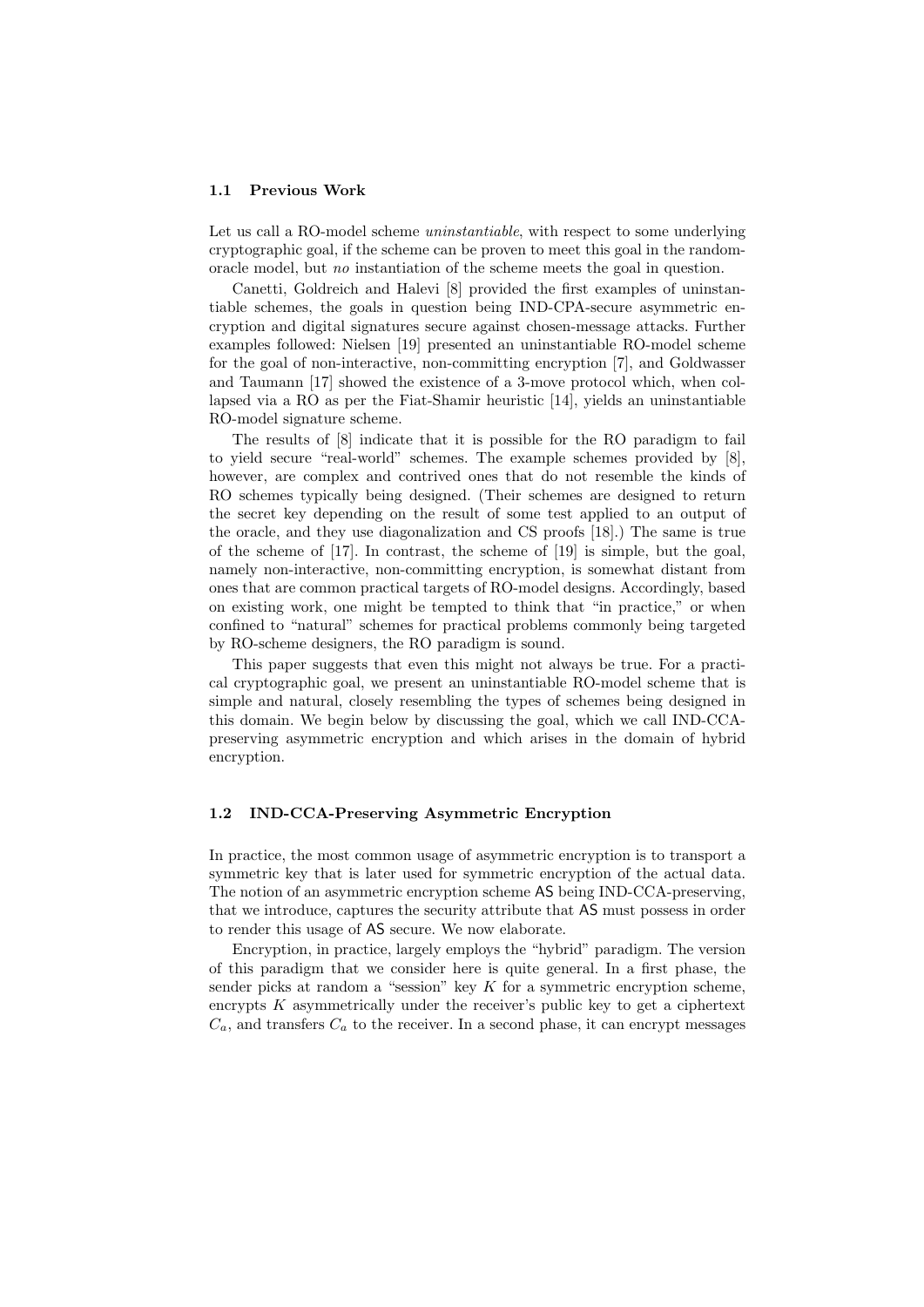of its choice symmetrically under  $K$  and transfer the corresponding ciphertexts to the receiver. We call this multi-message (mm) hybrid encryption.<sup>1</sup>

A choice of an asymmetric encryption scheme AS and a symmetric encryption scheme SS gives rise to a particular mm-hybrid scheme. We introduce in Section 2 a definition of the IND-CCA security of this mm-hybrid scheme which captures the privacy of the encrypted messages even in the presence of an adversary allowed chosen-ciphertext attacks on both component schemes and allowed to choose the messages to be encrypted adaptively and as a function of the asymmetric ciphertext, denoted  $C_a$  above, that transports the symmetric key.

Now let us say that an asymmetric encryption scheme AS is IND-CCA preserving if the mm-hybrid associated to AS and symmetric encryption scheme SS is IND-CCA secure for every IND-CCA secure SS. This notion of security for an asymmetric encryption scheme captures the security attribute of its being able to securely transport a session key for the purpose of mm-hybrid encryption. The goal we consider is IND-CCA-preserving asymmetric encryption.

It is easy to see that any IND-CCA-secure asymmetric encryption scheme is IND-CCA preserving. (For completeness, this is proved in the full version of this paper [3].) IND-CCA preservation, however, is actually a weaker requirement on an asymmetric encryption scheme than IND-CCA security itself. In fact, since the messages to be encrypted using the asymmetric scheme are randomly-chosen symmetric keys, the encryption itself need not even be randomized. Hence there might be IND-CCA-preserving asymmetric encryption schemes that are simpler and more efficient than IND-CCA-secure ones. In particular, it is natural to seek an efficient IND-CCA-preserving scheme in the RO model along the lines of existing hybrid encryption schemes such as those of [9, 10, 15, 20].

### 1.3 The Hash ElGamal Scheme and its Security

It is easy to see that the ElGamal encryption scheme [13] is not IND-CCA preserving. An effort to strengthen it to be IND-CCA preserving lead us to a variant that we call the Hash ElGamal scheme. It uses the idea underlying the Fujisaki-Okamoto [15] transformation, namely to encrypt under the original (ElGamal) scheme using coins obtained by applying a random oracle  $H$  to the message. Specifically, encryption of a message K under public key  $(q, g, X)$  in the Hash ElGamal scheme is given by

$$
AE^{G,H}((q,g,X),K) = (g^{H(K)}, G(X^{H(K)}) \oplus K), \qquad (1)
$$

 $^{\mathrm{1}}\,$  The term multi-message refers to the fact that multiple messages may be encrypted, in the second phase, under the same session key. The main reason for using such a hybrid paradigm, as opposed to directly encrypting the data asymmetrically under the receiver's public key, is that the number-theoretic operations underlying popular asymmetric encryption schemes are computationally more expensive than the blockcipher operations underlying symmetric encryption schemes, so hybrid encryption brings significant performance gains.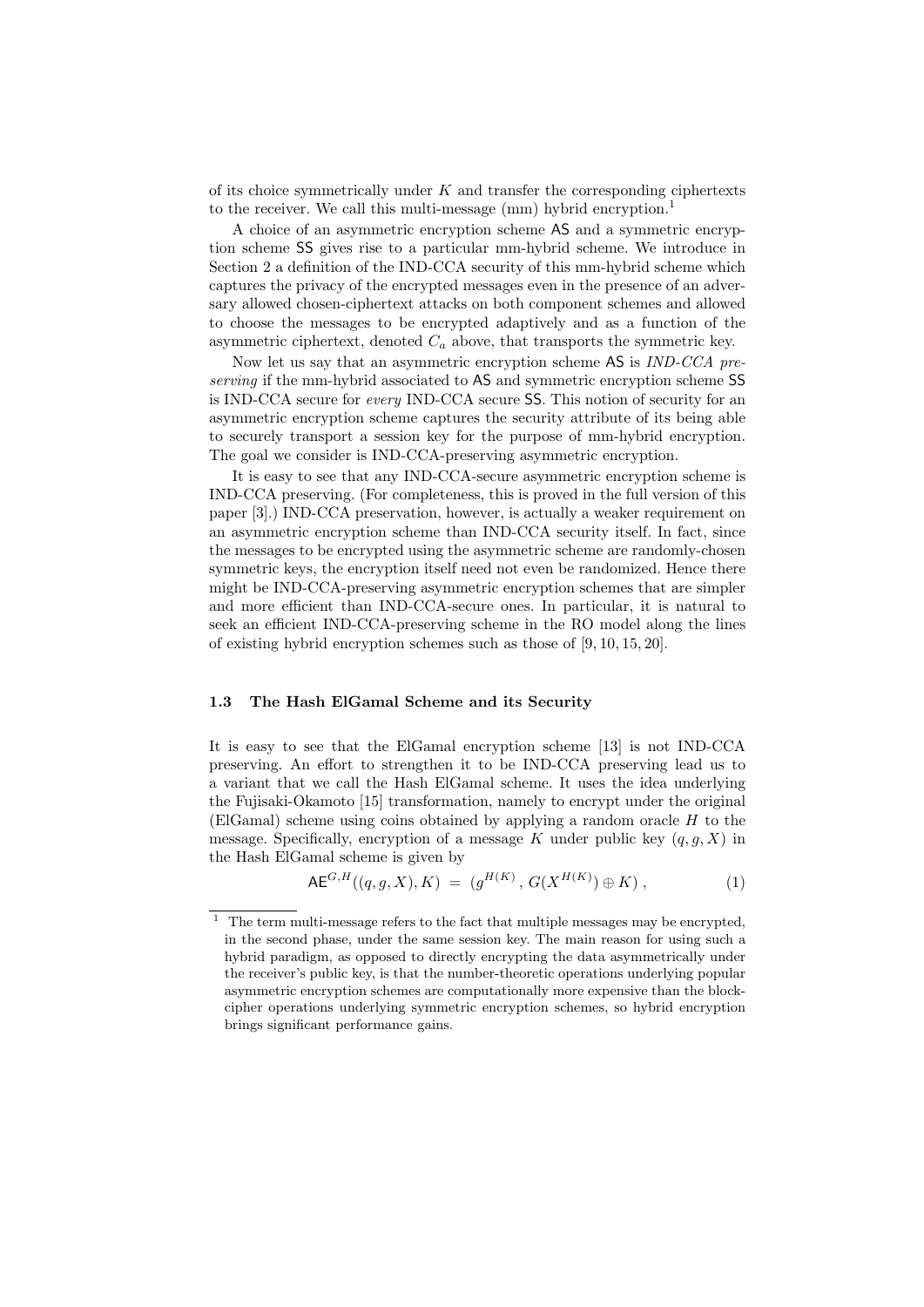where  $G, H$  are random oracles,  $q, 2q + 1$  are primes, g is a generator of the order q cyclic subgroup of  $\mathbb{Z}_{2q+1}^*$ , and the secret key is  $(q, g, x)$  where  $g^x = X$ . Decryption is performed in the natural way as detailed in Figure 1.

The Hash ElGamal scheme is very much like practical RO-model schemes presented in the literature. In fact, it is a particular case of an asymmetric encryption scheme proposed by Baek, Lee and Kim [2, 4].

We note that the Hash ElGamal asymmetric encryption scheme is not IND-CCA secure, or even IND-CPA secure, in particular because the encryption algorithm is deterministic. But Theorem 1 guarantees that the Hash ElGamal asymmetric encryption scheme is IND-CCA-preserving in the RO model, if the Computational Diffie-Hellman (CDH) problem is hard in the underlying group.

We follow this with Theorem 2, however, which says that the Hash ElGamal scheme is uninstantiable. In other words, the standard-model asymmetric encryption scheme obtained by instantiating the RO-model Hash ElGamal scheme is not IND-CCA preserving, regardless of the choice of instantiating functions.<sup>2</sup> (We allow these to be drawn from any family of polynomial-time computable functions.)

#### 1.4 A Closer Look

As noted above, we show that no instantiation of the Hash ElGamal scheme is IND-CCA-preserving. The way we establish this is the following. We let AS be some (any) instantiation of the Hash ElGamal scheme. Then, we construct a particular IND-CCA-secure symmetric encryption scheme SS such that the mmhybrid associated to AS and SS is not IND-CCA secure. The latter is proven by presenting an explicit attack on the mm-hybrid. We clarify that the symmetric scheme SS constructed in this proof is not a natural one. It is contrived, but not particularly complex. We do not view this as subtracting much from the value of our result, which lies rather in the nature of the Hash ElGamal scheme itself and the practicality of the underlying goal.

What we suggest is interesting about the result is that the Hash ElGamal scheme, on the surface, seems innocuous enough. It does not seem to be making any "peculiar" use of its random oracle that would lead us to think it is "wrong." (Indeed, it uses random oracles in ways they have been used previously, in particular by  $[15, 2, 4]$ .) The scheme is simple, efficient, and similar to other RO-model schemes out there. In addition, we contend that the definition of IND-CCA-preserving asymmetric encryption is natural and captures a practical requirement. The fact that the Hash ElGamal scheme is uninstantiable thus points to the difficulty of being able to distinguish uninstantiable RO-model schemes from ones that at least may be securely instantiable, even in the context of natural and practical goals.

<sup>&</sup>lt;sup>2</sup> This result is based on the assumption that one-way functions exist (equivalently, IND-CCA-secure symmetric encryption schemes exist), since, otherwise, by default, any asymmetric encryption scheme is IND-CCA preserving, and, indeed, the entire mm-hybrid encryption problem we are considering is vacuous. This assumption is made implicitly in all results in this paper.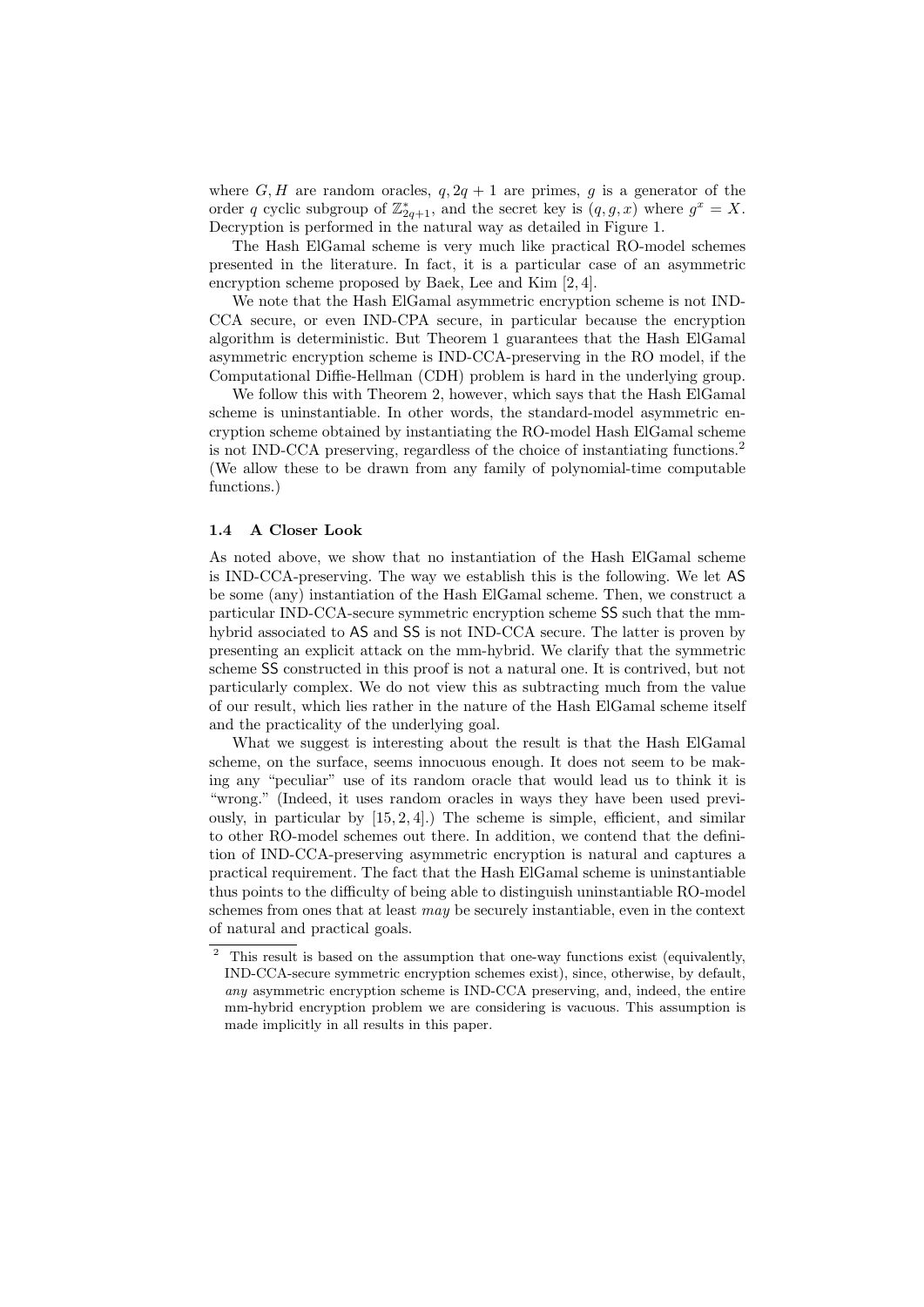#### 1.5 Generalizations

In the full version of the paper [3] we provide some results that generalize the above. We consider the class of IND-CCA-preserving asymmetric encryption schemes that possess a pair of properties that we call key verifiability and ciphertext verifiability. Key verifiability means there is a way to recognize valid public keys in polynomial time. Ciphertext verifiability means there is a polynomialtime procedure to determine whether a given ciphertext is an encryption of a given message under a given valid public key. Note that ciphertext verifiability contradicts IND-CPA security, but it need not prevent a scheme from being IND-CCA preserving, since the latter notion considers the use of the asymmetric scheme only for the encryption of messages that are chosen at random.

In [3] we prove that the goal of key-verifiable, ciphertext-verifiable IND-CCApreserving asymmetric encryption is achievable in the RO model, by the Hash El Gamal scheme in particular, assuming the CDH problem is hard in the underlying group. However, as we also prove in [3], this goal is not achievable in the standard model. In other words, there exist RO-model schemes meeting this goal, but there exist no standard-model schemes meeting it. This generalizes Theorem 2 because any instantiation of the Hash ElGamal scheme is keyverifiable and ciphertext-verifiable, and hence cannot be IND-CCA-preserving.

In [3] we lift our results from being about a particular scheme to being about a primitive, or class of schemes. The generalization also helps better understand what aspects of the Hash ElGamal scheme lead to its admitting no IND-CCApreserving instantiation. In particular, we see that this is not due to some "peculiar" use of random oracles but rather due to some simply stated properties of the resulting asymmetric encryption scheme itself.

#### 1.6 Related Work

In the cryptographic community, the term "hybrid encryption" seems to be used quite broadly, to refer to a variety of goals or methods in which symmetric and asymmetric primitives are combined to achieve privacy. We have considered one goal in this domain, namely mm-hybrid encryption. We now discuss related work that has considered other goals or problems in this domain.

Works such as [9, 10, 15, 20, 12, 21] provide designs of IND-CCA-secure asymmetric encryption schemes that are referred to as "hybrid encryption schemes" because they combine the use of asymmetric and symmetric primitives. (Possible goals of such designs include gaining efficiency, increasing the size of the message space, or reducing the assumptions that must be made on the asymmetric component in order to guarantee the IND-CCA security of the construction.) The schemes of [9, 10, 15, 20] are in the RO model and, although addressing a different goal, form an important backdrop for our work because the Hash ElGamal scheme is based on similar techniques and usage of random oracles. We stress, however, that we have no reason to believe that any of these schemes, or that of [2, 4] of which Hash ElGamal is a special case, are uninstantiable.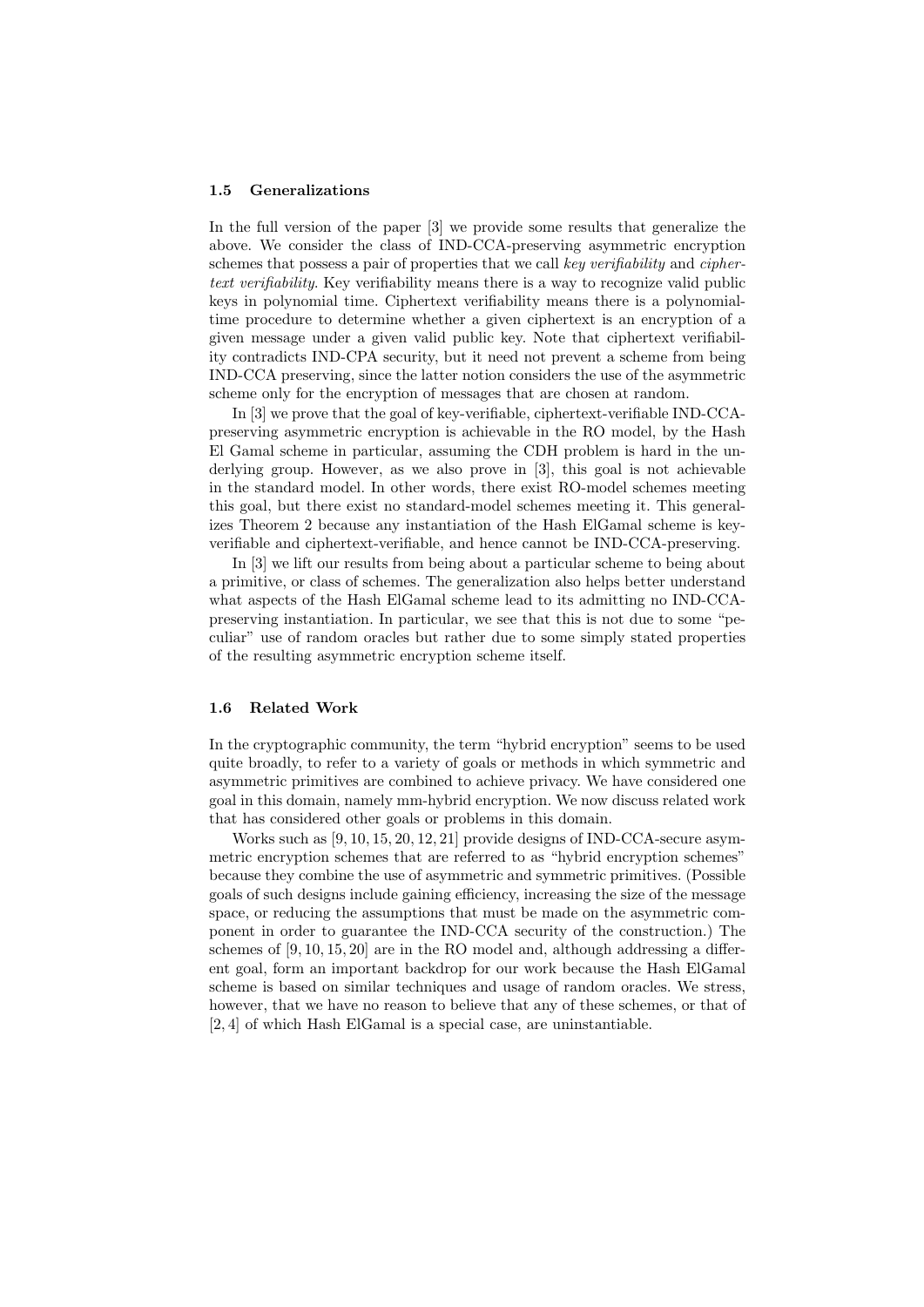# 2 Definitions

NOTATION AND CONVENTIONS. If S is a randomized algorithm, then  $[S(x, y, \ldots)]$ denotes the set of all points having positive probability of being output by S on inputs x, y,.... If x is a binary string, then |x| denotes its length, and if  $n \geq 1$ is an integer, then  $|n|$  denotes the length of its binary encoding, meaning the unique integer  $\ell$  such that  $2^{\ell-1} \leq n < 2^{\ell}$ . The string-concatenation operator is denoted " $\Vert$ ".

Formal definitions in the RO model provide as an oracle, to the algorithms and the adversary, a single random function R mapping  $\{0,1\}^*$  to  $\{0,1\}$ . Schemes might, however, use and refer to multiple random functions of different domains and ranges. These can be derived from  $R$  via standard means [6].

SYMMETRIC ENCRYPTION. A symmetric encryption scheme  $SS = (SK, SE, SD)$ is specified by three polynomial-time algorithms: via  $K \stackrel{\$}{\leftarrow} SK(1^k)$  one can generate a key; via  $C \stackrel{\text{*}}{\leftarrow} \mathsf{SE}(K,M)$  one can encrypt a message  $M \in \{0,1\}^*$ ; and via  $M \leftarrow SD(K, C)$  one can decrypt a ciphertext C. It is required that  $SD(K, SE(K, M)) = M$  for all  $K \in [SK(1<sup>k</sup>)]$  and all  $M \in \{0, 1\}^*$ . We assume (without loss of generality) that  $[\mathsf{SK}(1^k)] \subseteq \{0,1\}^k$ . In the RO model, all algorithms have access to the RO.

We define security following [5] and addressing the possibility of the symmetric scheme being in the RO model. Let  $LR(M_0, M_1, b) = M_b$  if  $M_0, M_1$  are strings of equal length, and  $\perp$  otherwise. Associate to SS, an adversary S, and  $k \in \mathbb{N}$ , the following experiment.

Experiment  $\text{Exp}_{SS,S}^{\text{ind-cca}}(k)$ Randomly choose RO  $R_s$ :  $\{0,1\}^* \rightarrow \{0,1\}$  $K \stackrel{\$}{\leftarrow} \mathsf{SK}^{R_s}(1^k)$ ;  $b \stackrel{\$}{\leftarrow} \{0,1\}$ Run S with input  $1^k$  and oracles  $\mathsf{SE}^{R_s}(K, \text{LR}(\cdot, \cdot, b)), \mathsf{SD}^{R_s}(K, \cdot), R_s$ Let  $d$  denote the output of  $S$ If  $d = b$  then return 1 else return 0.

We say that adversary  $S$  is legitimate if it never queries  $\mathsf{SD}^{R_s}(K, \cdot)$  with a ciphertext previously returned by  $\mathsf{SE}^{R_s}(K, \text{LR}(\cdot, \cdot, b))$ . Symmetric encryption scheme SS is said to be IND-CCA secure if the function

$$
Adv_{SS,S}^{ind-cca}(k) = 2 \cdot Pr \left[ Exp_{SS,S}^{ind-cca}(k) = 1 \right] - 1
$$

is negligible for all legitimate polynomial-time adversaries S.

Asymmetric encryption. An asymmetric encryption scheme AS =  $(AK, AE, AD)$  is specified by three polynomial-time algorithms: via  $(pk, sk) \stackrel{\$}{\leftarrow}$  $AK(1<sup>k</sup>)$  one can generate keys; via  $C \stackrel{\$}{\leftarrow} AE(pk, K)$  one can encrypt a message  $K \in \{0,1\}^k$ ; and via  $K \leftarrow \text{AD}(sk, C)$  one can decrypt a ciphertext C. (We denote the message by  $K$  because we will set it to a key for a symmetric encryption scheme.) It is required that  $AD(sk, AE(pk, K)) = K$  for all  $(pk, sk) \in [AK(1^k)]$ and all  $K \in \{0,1\}^k$ . In the RO model, all algorithms have access to the RO.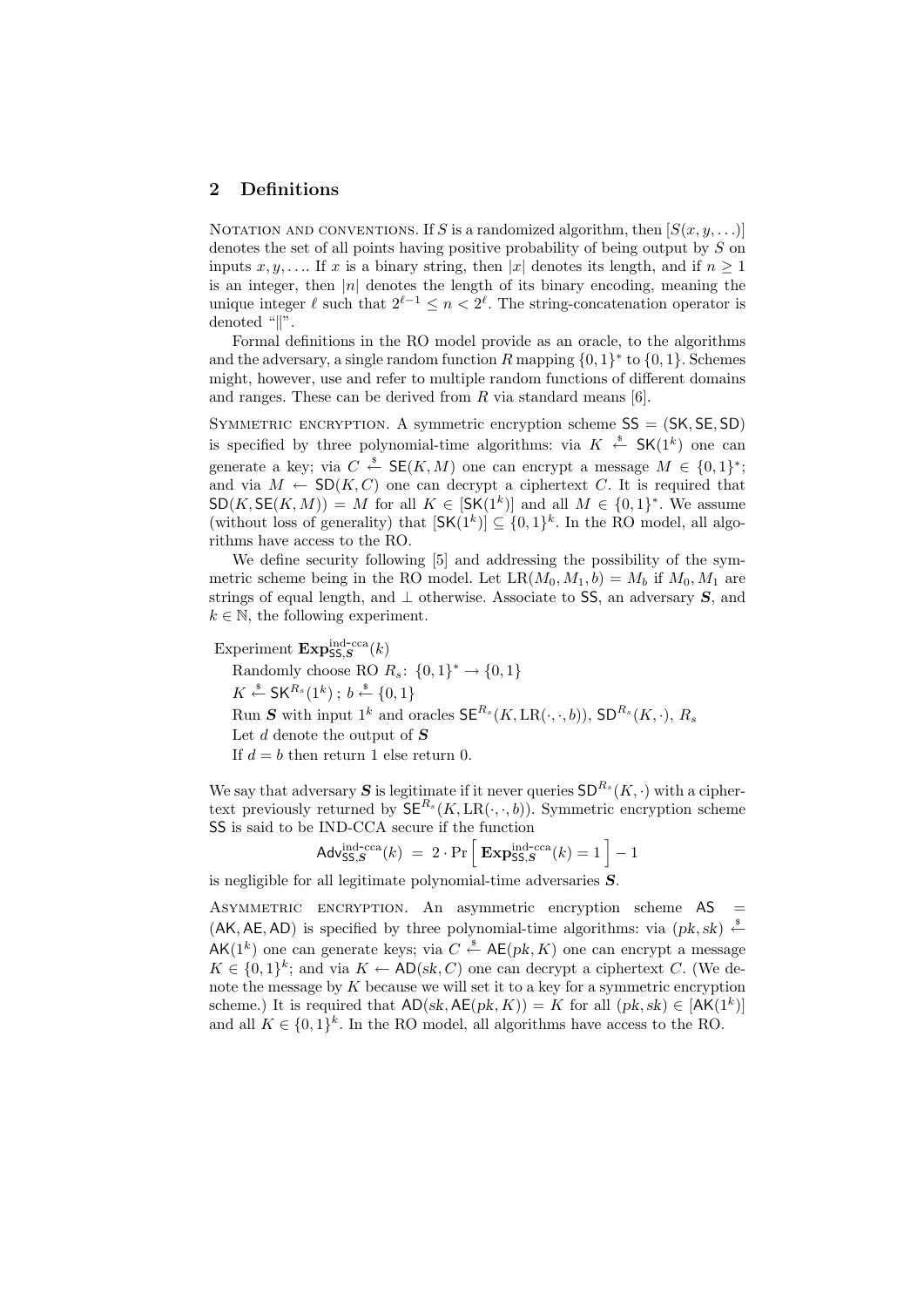Discussions and peripheral results in this paper sometimes refer to standard notions of security for such schemes like IND-CPA and IND-CCA, but these are not required for the main results and, accordingly, are not defined here but recalled in [3].

IND-CCA-preserving asymmetric encryption. We provide the formal definitions first and explanations later. A *multi-message hybrid (mm-hybrid)* encryption scheme is simply a pair (AS, SS) consisting of an asymmetric encryption scheme  $AS = (AK, AE, AD)$  and a symmetric encryption scheme  $SS =$ (SK, SE, SD). We associate to (AS, SS), a hybrid adversary  $H$ , and  $k \in \mathbb{N}$ , the following experiment.

Experiment  $\mathbf{Exp}_{\mathsf{AS},\mathsf{SS},\mathbf{H}}^{\text{ind-cca}}(k)$ 

Randomly choose RO  $R: \{0,1\}^* \rightarrow \{0,1\}$ Define ROs  $R_s(\cdot) = R(0|\cdot)$  and  $R_a(\cdot) = R(1|\cdot)$  $(pk, sk) \xrightarrow{\$} AK^{R_a}(1^k); K \xleftarrow{\$} SK^{R_s}(1^k); b \xleftarrow{\$} \{0, 1\}$  $C_a \stackrel{\$}{\leftarrow} \mathsf{AE}^{R_a}(pk, K)$ Run  $\boldsymbol{H}$  with inputs  $pk$ ,  $C_a$  and oracles  $\mathsf{SE}^{R_s}(K, \mathrm{LR}(\cdot, \cdot, b)), \mathsf{SD}^{R_s}(K, \cdot), \mathsf{AD}^{R_a}(sk, \cdot), R$ Let  $d$  denote the output of  $H$ If  $d = b$  then return 1 else return 0.

We say that adversary **H** is legitimate if it does not query  $SD^{R_s}(K, \cdot)$  on a ciphertext previously returned by  $\mathsf{SE}^{R_s}(K, \text{LR}(\cdot, \cdot, b))$ , and it does not query  $AD^{R_a}(sk, \cdot)$  on  $C_a$ . Mm-hybrid encryption scheme (AS, SS) is said to be IND-CCA secure if the function

$$
Adv_{\mathsf{AS},\mathsf{SS},\mathbf{H}}^{\text{ind-cca}}(k) = 2 \cdot \Pr\left[\mathbf{Exp}_{\mathsf{AS},\mathsf{SS},\mathbf{H}}^{\text{ind-cca}}(k) = 1\right] - 1
$$

is negligible for all legitimate polynomial-time adversaries  $H$ .

Finally, we say that an asymmetric encryption scheme AS is IND-CCA preserving if the mm-hybrid encryption scheme  $(AS, SS)$  is IND-CCA secure for all IND-CCA-secure symmetric encryption schemes SS. Here, the set of symmetric encryption schemes over which we quantify includes RO-model ones if AS is a RO-model scheme, and includes only standard-model ones if AS is a standard-model scheme.

Let us now explain the ideas behind these formalisms. Recall that we are modelling the security of the following two-phase scenario: in phase one, the sender picks a key  $K$  for symmetric encryption, asymmetrically encrypts it under the receiver's public key to get a ciphertext  $C_a$ , and sends  $C_a$  to the receiver; in phase two, the sender symmetrically encrypts messages of its choice under  $K$ and transmits the resulting ciphertexts to the receiver. The definition above captures the requirement of privacy of the symmetrically encrypted data under a chosen-ciphertext attack. Privacy is formalized in terms of indistinguishability via left-or-right oracles, and the chosen-ciphertext attack is formalized via the adversary's access to decryption oracles for *both* the symmetric and asymmetric schemes. The legitimacy requirement, as usual, disallows decryption queries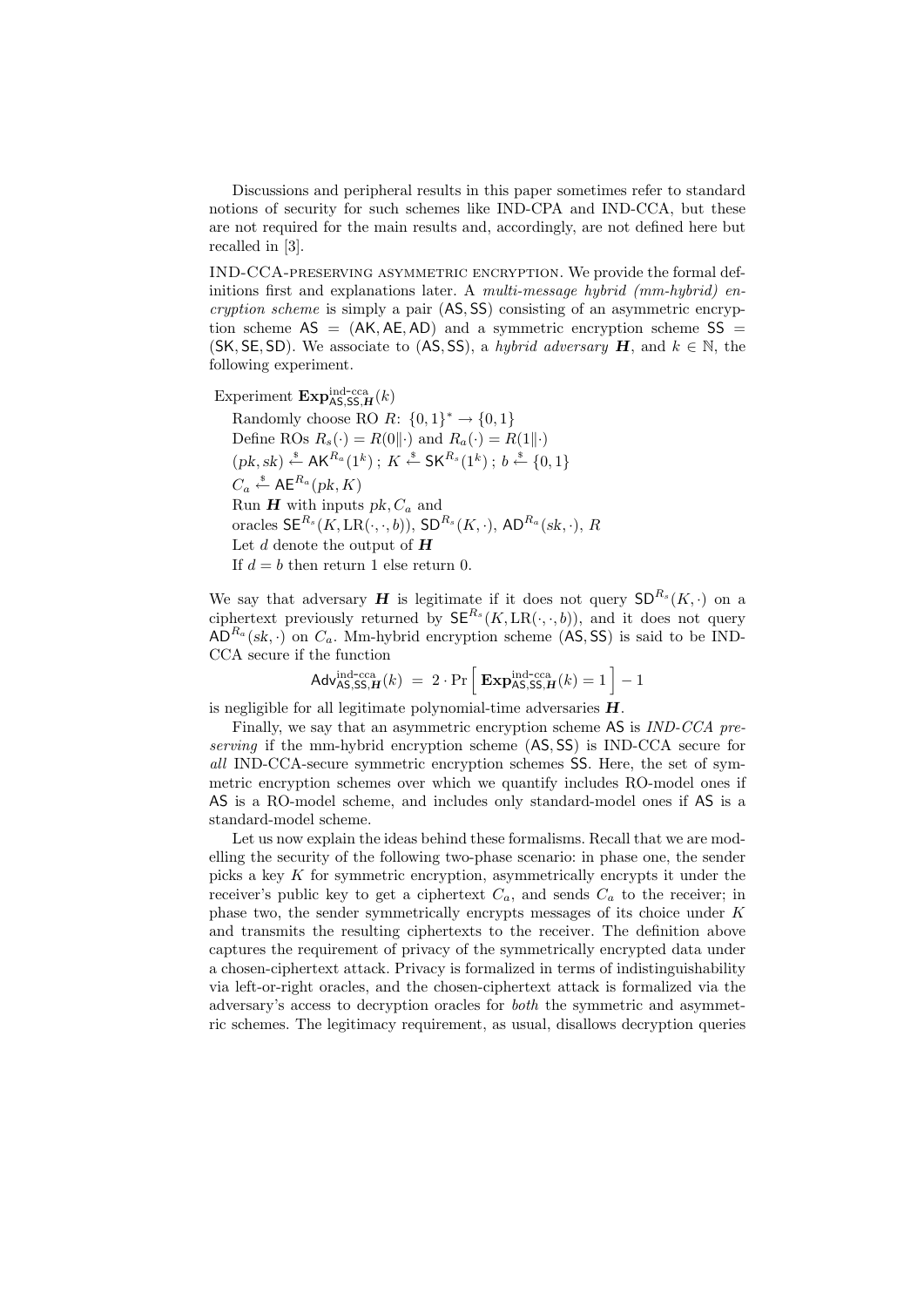on challenge ciphertexts since they would lead to trivial adversary victory. The experiment reflects the possibility that SS and AS are RO-model schemes by picking random oracles for their encryption and decryption algorithms. The standard model is the special case where the algorithms of the schemes do not refer to any oracles, and thus the definition above covers security in both models. The notion of AS being IND-CCA preserving reflects a valuable pragmatic requirement, namely that one may use, in conjunction with AS, any symmetric encryption scheme and be guaranteed security of the mm-hybrid under the minimal assumption that the symmetric scheme itself is secure.

Remark 1. Suppose we have two RO-model schemes, and are composing them, or executing them in a common context. (Above, this is happening with the asymmetric encryption scheme and the symmetric encryption scheme.) We claim that, in this case, the ROs of the two schemes should be chosen independently. (This does not mean that we need to assume two RO oracles are given. The formal model always provides just one RO. But one can easily derive several independent ROs from a single one, as we did above.) The correctness of this principle of independent instantiation of ROs in a common context can be seen in many ways. First, it is easy to come up with an example of a pair of secure RO-model schemes that, when composed, yield an insecure one if the ROs in the two schemes are defined to be the same. Second, one can reason by analogy with the way we need to choose keys in composing primitives. For example, suppose we have a MAC and symmetric encryption scheme, each individually secure. If we use them to construct an authenticated-encryption scheme, we should use different keys for the MAC and the symmetric encryption scheme. (There is no reason to think otherwise that the composition will be secure.) The principle, for ROs, is exactly the same. They are just like keys provided to primitives.

The existence of IND-CCA-preserving asymmetric encryption schemes is easy to establish since, as we show in [3], any IND-CCA-secure asymmetric encryption scheme is IND-CCA preserving. The interesting question is to find IND-CCApreserving asymmetric encryption schemes that are more efficient than existing IND-CCA-secure asymmetric encryption schemes. Hash El Gamal is one such scheme.

# 3 The HEG Scheme and its Security in the RO Model

In this section we introduce a variant of the ElGamal encryption scheme [13] that, although not IND-CCA secure, is IND-CCA preserving in the RO model under a standard assumption. In Section 4, we will show that this scheme admits no IND-CCA-preserving instantiation.

PRELIMINARIES. A cyclic-group generator is a randomized, polynomial-time algorithm CG which on input  $1^k$  outputs a pair  $(q, g)$ , where q is a prime such that  $p = 2q + 1$  is also a prime, q is a generator of the cyclic, order q subgroup  $\langle q \rangle$  of  $\mathbb{Z}_p^*$ , and  $|p| = k$ . Recall that the Computational Diffie-Hellman (CDH) problem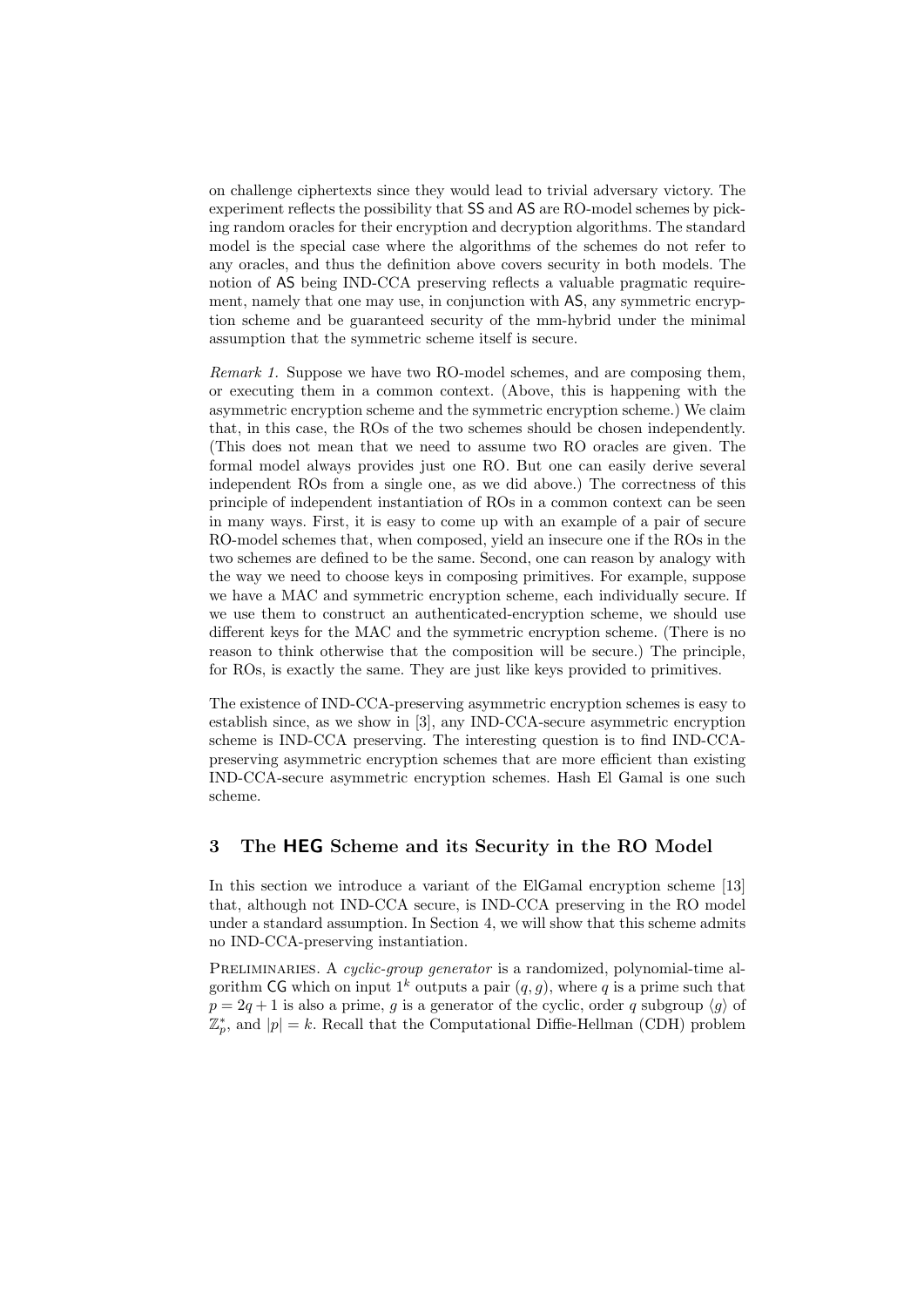$$
\begin{array}{c|c|c|c} \mathsf{AK}(1^k) & & \mathsf{A}\mathsf{E}^{G,H}((q,g,X),K) & \mathsf{AD}^{G,H}((q,g,x),(Y,W))\\ (q,g) \stackrel{\$}{{\leftarrow}} \mathsf{CG}(1^k) & & y \leftarrow H(K) & T \leftarrow G(Y^x)\\ x \stackrel{\$}{{\leftarrow}} \mathbb{Z}_q & & Y \leftarrow g^y & K \leftarrow T \oplus W\\ T \leftarrow G(X^y) & & H(g^{H(K)} = Y \text{ then } \\ \text{Return }((q,g,X),(q,g,x)) & & \text{Return }(Y,W) & & \text{else Return $\perp$ EndIf}\\ \end{array}
$$

Fig. 1. Algorithms of the RO-model asymmetric encryption scheme  $HEG[CG] =$  $(AK, AE, AD)$  associated to cyclic-group generator CG. Here  $G: \langle g \rangle \rightarrow \{0, 1\}^k$  and  $H: \{0,1\}^k \to \mathbb{Z}_q$  are random oracles.

is said to be hard for CG if the function

$$
\mathsf{Adv}^{\mathrm{cdh}}_{\mathsf{CG},\mathbf{C}}(k) = \Pr\left[ (q,g) \stackrel{\hspace{0.1em}\mathsf{\scriptscriptstyle\$}}{\leftarrow} \mathsf{CG}(1^k) \, ; \, x,y \stackrel{\hspace{0.1em}\mathsf{\scriptscriptstyle\$}}{\leftarrow} \mathbb{Z}_q \, : \, \mathbf{C}(q,g,g^x,g^y) = g^{xy} \right]
$$

is negligible for all polynomial-time *cdh adversaries*  $C$ .

SCHEME AND RESULT STATEMENT. To any cyclic-group generator CG we associate the RO-model asymmetric encryption scheme  $\text{HEG}[\text{CG}] = (\text{AK}, \text{AE}, \text{AD})$ whose constituent algorithms are depicted in Figure 1. (The scheme makes reference to two ROs, namely  $G: \langle g \rangle \to \{0,1\}^k$  and  $H: \{0,1\}^k \to \mathbb{Z}_q$ , while the formal definition of an asymmetric encryption scheme provides a single RO R:  $\{0,1\}^* \rightarrow \{0,1\}$ , but  $G, H$  may be implemented via R in standard ways [6].) We call this variant of the ElGamal encryption scheme the Hash ElGamal encryption scheme associated to CG. Our result about its security in the RO model is the following.

Theorem 1. If the CDH problem is hard for cyclic-group generator CG, then the associated Hash ElGamal asymmetric encryption scheme HEG[CG] is IND-CCA preserving in the RO model.

For the definition of what it means to be IND-CCA preserving, we refer the reader to Section 2.

REMARKS. We note that the encryption algorithm AE of HEG[CG] is deterministic. For this reason alone, HEG[CG] is not an IND-CCA secure, or even IND-CPA secure, asymmetric encryption scheme. Nonetheless, Theorem 1 says that it is IND-CCA preserving as long as the CDH problem is hard for CG. This is not a contradiction. Very roughly, the reason HEG[CG] can preserve IND-CCA while not itself being even IND-CPA is that the former notion considers the use of the scheme only for the encryption of messages that are symmetric keys, which (as long as the associated symmetric encryption scheme is secure) have relatively high entropy, and the entropy in these messages compensates for the lack of any introduced by AE. We add that previous work [9, 10, 15, 20] has shown that in the RO model, relatively weak asymmetric components suffice to ensure strong security properties of the hybrid based on them. Thus, it is not surprising that, although HEG[CG] is not secure with respect to standard measures like IND-CPA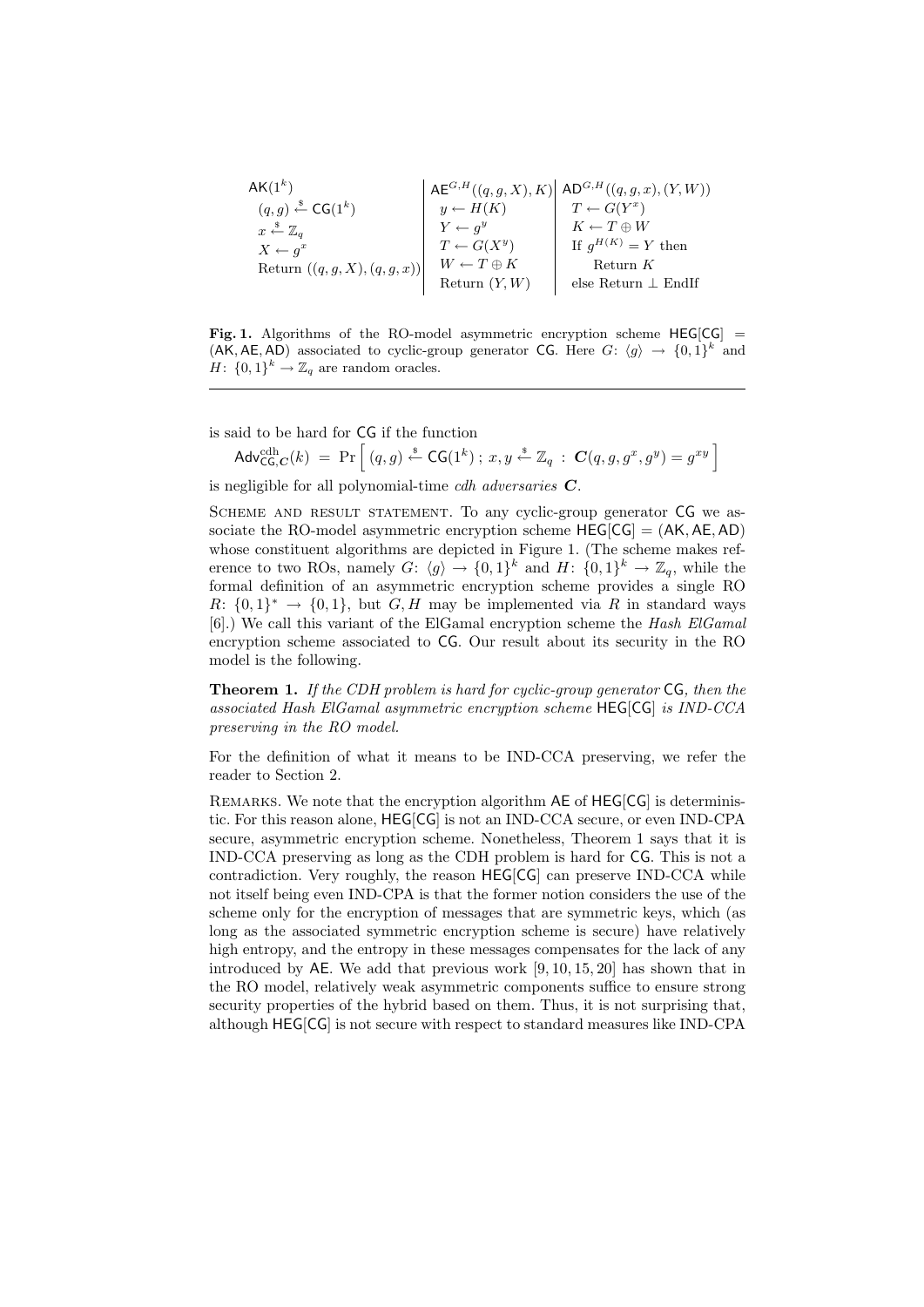and IND-CCA, it is secure enough to permit its use for transport of a symmetric encryption key as indicated by Theorem 1.

The full proof of Theorem 1 is in [3]. Below we provide an intuitive overview that highlights the main areas of novelty.

PROOF SETUP. Let  $AS = HEG[CG]$  and let  $AK, AE, AD$  denote its constituent algorithms. Let  $SS = (SK, SE, SD)$  be any IND-CCA-secure symmetric encryption scheme. We need to show that (AS, SS) is an IND-CCA-secure mm-hybrid encryption scheme.

Let  $H$  be a polynomial-time hybrid adversary attacking  $(AS, SS)$ . We will construct polynomial-time adversaries  $S$  and  $C$  such that

$$
\mathsf{Adv}_{\mathsf{AS},\mathsf{SS},\mathbf{H}}^{\text{ind-cca}}(k) \ \le \ \ \text{poly}(k) \cdot \text{poly}\left(\mathsf{Adv}_{\mathsf{SS},\mathbf{S}}^{\text{ind-cca}}(k)\,,\, \mathsf{Adv}_{\mathsf{CG},\mathbf{C}}^{\text{cdh}}(k)\right) + \frac{\text{poly}(k)}{2^k} \ . \tag{2}
$$

Since SS is assumed IND-CCA secure and the CDH problem is hard for CG, the advantage functions related to  $S$  and  $C$  above are negligible, and thus so is the advantage function related to  $H$ . To complete the proof, we need to specify adversaries  $S, C$  for which Equation (2) is true.

Consider  $\operatorname{Exp}^{\operatorname{ind-cca}}_{\mathsf{AS},\mathsf{SS},\mathbf{H}}(k)$ . Let  $(q,g,X)$  be the public key and  $(q,g,x)$  the secret key chosen, where  $X = g^x$ . Let  $C_a = (Y, W)$  where  $Y = g^y$ . Let K denote the symmetric encryption key chosen. Let GH be the event that there is a time at which  $g^{xy}$  is queried to G but K has not been queried to H; HG the event that there is a time at which K is queried to H but  $g^{xy}$  has not been queried to G; and  $Succ(H)$  the event that H is successful at guessing the value of its challenge bit  $b$ . We will construct  $C$  so that

$$
\Pr[\text{GH}] \le \text{poly}(k) \cdot \text{Adv}^{\text{cdh}}_{\text{CG},C}(k) + \frac{\text{poly}(k)}{2^k} ,
$$

and we will construct  $S$  so that

$$
\Pr\left[\,\mathsf{HG} \vee (\mathsf{Succ}(\boldsymbol{H}) \wedge \neg \mathsf{GH} \wedge \neg \mathsf{HG})\,\right] \,\leq\, \mathsf{Adv}_{\mathsf{SS},\mathbf{S}}^{\mathrm{ind-cca}}(k) + \frac{\mathrm{poly}(k)}{2^k} \,. \tag{3}
$$

Equation (2) follows.

THE ADVERSARIES. The design of  $C$  relies mostly on standard techniques, and so we leave it to [3]. We turn to  $S$ . The latter gets input  $1^k$  and oracles  $\mathsf{SE}^{R_s}(K, \mathrm{LR}(\cdot, \cdot, b)), \mathsf{SD}^{R_s}(K, \cdot), R_s$ , and begins with the initializations

$$
((q, g, X), (q, g, x)) \stackrel{\text{s}}{\leftarrow} AK(1^k) ;
$$
  

$$
y \stackrel{\text{s}}{\leftarrow} \mathbb{Z}_q; Y \leftarrow g^y; W \stackrel{\text{s}}{\leftarrow} \{0, 1\}^k; C_a \leftarrow (Y, W) .
$$
 (4)

It then runs  $H$  on inputs  $(q, g, X), C_a$ , itself responding to the oracle queries of the latter. Its aim is to do this in such a way that the key K underlying  $S$ 's oracles plays the role of the quantity of the same name for  $H$ . Eventually, it will output what  $H$  outputs. The difficulty faced by this adversary is that  $H$ might query K to H. (Other oracle queries are dealt with in standard ways.) In that case,  $\bf{H}$  expects to be returned y. (And it cannot be fooled since, knowing  $Y = g^y$ , it can verify whether or not the value returned is y.) The difficulty for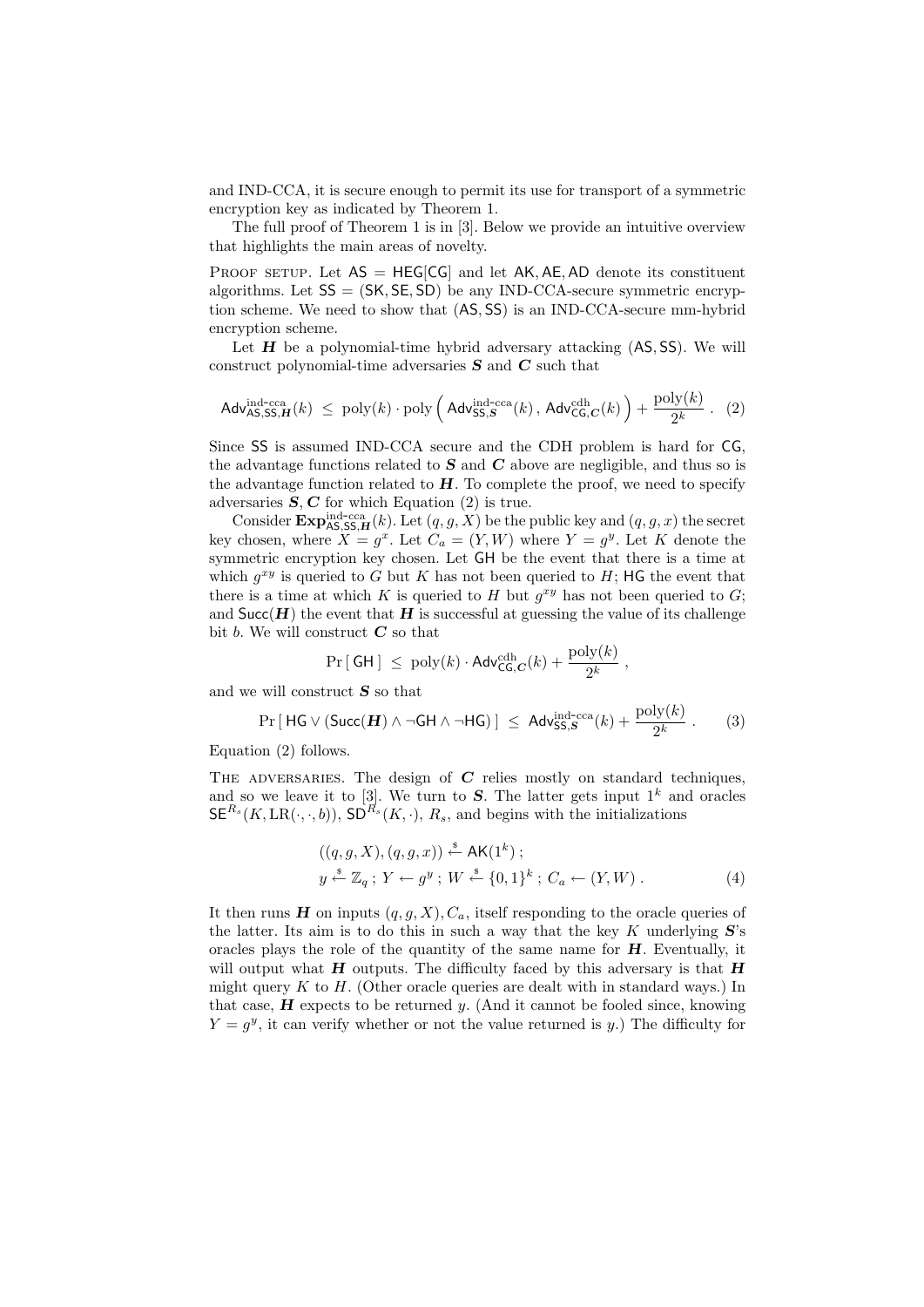$S$  is not that it does not know the right answer —via Equation (4), it actually knows  $y$ — but rather that it is not clear how it would know that a query being made to  $H$  equals the key  $K$  underlying its oracles, so that it would know when to return  $y$  as the answer to a query to  $H$ .

In order to "detect" when query  $K$  is made, we would, ideally, like a test that can be performed on a value L, accepting if  $L = K$  and rejecting otherwise. However, it is not hard to see that, in general, such a test does not exist.<sup>3</sup> Instead, we introduce a test that has a weaker property and show that it suffices for us.

Our test KeyTest takes input L and has access to S's  $\mathbf{S} \in \mathbb{R}^{\mathbb{R}_s}(K, \text{LR}(\cdot, \cdot, b))$ oracle. It returns a pair (dec, gs) such that: (1) If  $L = K$  then (dec, gs) = (1, b), meaning in this case it correctly computes the challenge bit b, and (2) If  $L \neq K$ then, with overwhelming probability, either dec = 0 (the test is saying  $L \neq K$ ) or  $(dec, gs) = (1, b)$  (the test is saying it does not know whether or not  $L = K$ , but it has successfully calculated the challenge bit anyway). With KeyTest in hand, **S** can answer a query L made to H as follows. It runs (dec, gs)  $\stackrel{\$}{\leftarrow}$  KeyTest(L). If dec = 0, it can safely assume  $L \neq K$  and return a random answer, while if  $dec = 1$ , it can output gs as its guess to challenge bit b and halt.

A precise description and analysis of KeyTest are in [3], but we briefly sketch the ideas here. The algorithm has two phases. In the first phase, it repeatedly tests whether or not

$$
SD^{R_s}(L, SE^{R_s}(K, \text{LR}(T_0, T_0, b))) = T_0 \text{ and}
$$
  

$$
SD^{R_s}(L, SE^{R_s}(K, \text{LR}(T_1, T_1, b))) = T_1,
$$

where  $T_0, T_1$  are some distinct "test" messages. If any of these checks fails, it knows that  $L \neq K$  and returns  $(0, 0)$ . (However, the checks can succeed with high probability even if  $L \neq K$ .) In the next phase, it repeatedly computes  $SD^{R_s}(L, SE^{R_s}(K, \text{LR}(T_0, T_1, b)))$  and, if all these computations yield  $T_{gs}$  for some bit gs, it returns (1, gs). The analysis shows that, conditional on the first phase not returning  $(0, 0)$ , the bit gs from the second stage equals b with overwhelming probability.

A subtle point arises with relation to the test. Recall that  $H$  is making queries to  $SD^{R_s}(K, \cdot)$ . S will answer these via its own oracle of the same name. Now, consider the event that **H** queries to  $SD^{R_s}(K, \cdot)$  a ciphertext C generated in some execution of KeyTest. If S calls  $SD^{R_s}(K,C)$  to obtain the answer, it would immediately become an illegitimate adversary and thus forgo its advantage, since C is a result of a call to  $\mathsf{SE}^{R_s}(K, \text{LR}(\cdot, \cdot, b))$  made by S via subroutine KeyTest. There are a few ways around this, and the one we use is to choose the initial "test" messages randomly so that  $H$  has low probability of being able to query a ciphertext  $C$  generated in some execution of  $KeyTest$ .

<sup>3</sup> Suppose, for example, that algorithms SE, SD only depend on the first half of the bits of their k-bit key. This is consistent with their being IND-CCA secure (in the sense that, if there exists an IND-CCA-secure symmetric encryption scheme, there also exists one with this property), but now, any test has probability at most  $2^{-k/2}$ of being able to differentiate between K and a key  $L \neq K$  that agrees with K in its first half.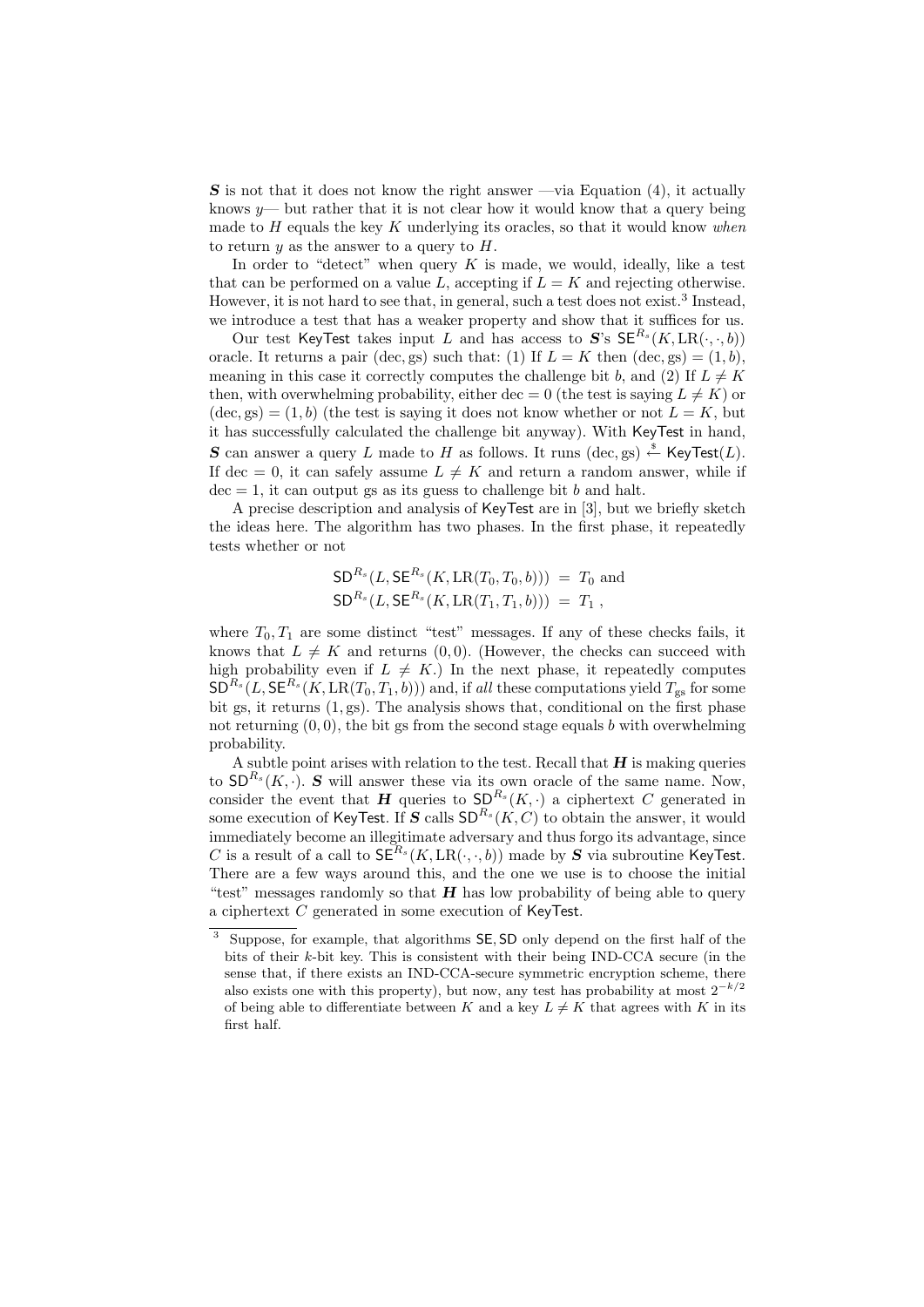$$
\begin{array}{c|c|c|c|c} \overline{\mathsf{AK}}(1^k) & & & \overline{\mathsf{AE}}(\overline{pk},K) & & & \overline{\mathsf{AD}}(\overline{sk},C) \\ \hline \text{fk} & \xleftarrow{\$} \{0,1\}^{\text{FKL}(k)} & & \text{Parse } \overline{pk} \text{ as } (pk,fk) & & \text{Parse } \overline{sk} \text{ as } (sk,fk) \\ (pk, sk) & \xleftarrow{\$} \mathsf{AK}^{\overline{F}^k(k,\cdot)}(1^k) & & C & \xleftarrow{\$} \mathsf{AE}^{\overline{F}^k(k,\cdot)}(pk,K) & & K \leftarrow \mathsf{AD}^{\overline{F}^k(k,\cdot)}(sk,C) \\ \hline \text{Return } ((pk,fk), (sk,fk)) & & \text{Return } C & & \text{Return } K \end{array}
$$

Fig. 2. Algorithms of the standard-model asymmetric encryption scheme  $\overline{AS}$  =  $(\overline{AK},\overline{AE},\overline{AD})$  obtained by instantiating RO-model asymmetric encryption scheme  $AS = (AK, AE, AD)$  via poly-time family of functions  $\overline{F}$ .

We note that one might consider an alternative solution to S's problem of wanting to "detect" query K to H. Namely, reply to queries to H at random, then, after  $H$  terminates, pick one such query  $L$  at random, decrypt a challenge ciphertext via  $L$ , and use that to predict the challenge bit. Unfortunately, even though  $L = K$  with probability  $1/\text{poly}(k)$ , the advantage over one-half obtained by  $S$  via the strategy just outlined could be negligible because the wrong answers from the wrong random choices could overwhelm the right answer that arises when  $K$  is chosen.

We provide all the details and justify Equation (2) in [3].

### 4 Uninstantiability of the Hash ElGamal scheme

In this section we show (cf. Theorem 2) that the RO-model Hash ElGamal scheme admits no IND-CCA-preserving instantiation. Below we begin by detailing what we mean by instantiation of a RO-model asymmetric encryption scheme. This will refer to a RO-model scheme which, as per the formal definitions in Section 2, uses a single random oracle mapping  $\{0,1\}^*$  to  $\{0,1\}$ .

Instantiating RO-model asymmetric encryption schemes. A poly-time family of functions  $\overline{F}$  associates to security parameter  $k \in \mathbb{N}$  and key fk  $\in$  $\{0,1\}^{FKL(k)}$  a map  $\overline{F}^k(fk, \cdot): \{0,1\}^* \to \{0,1\}$ . The key length FKL of the family of functions is a polynomial in k. We require that there exist a polynomial t such that  $\overline{F}^k(fk, x)$  is computable in  $t(k + |x|)$  time for all  $k \in \mathbb{N}$ ,  $f_k \in \{0, 1\}^{FKL(k)}$ and  $x \in \{0, 1\}^*$ .

An *instantiation* of a RO-model asymmetric encryption scheme  $AS =$  $(AK, AE, AD)$  via family  $\overline{F}$  is the standard-model asymmetric encryption scheme  $\overline{\mathsf{AS}} = (\overline{\mathsf{AK}}, \overline{\mathsf{AE}}, \overline{\mathsf{AD}})$  whose constituent algorithms are illustrated in Figure 2. As these indicate, the public and secret keys of the original scheme are enhanced to also include a key fk specifying the function  $\overline{F}^k(fk, \cdot)$ , and calls to the random oracle are then replaced by evaluations of this function in all algorithms.

The uninstantiability result. The formal statement of the result is the following.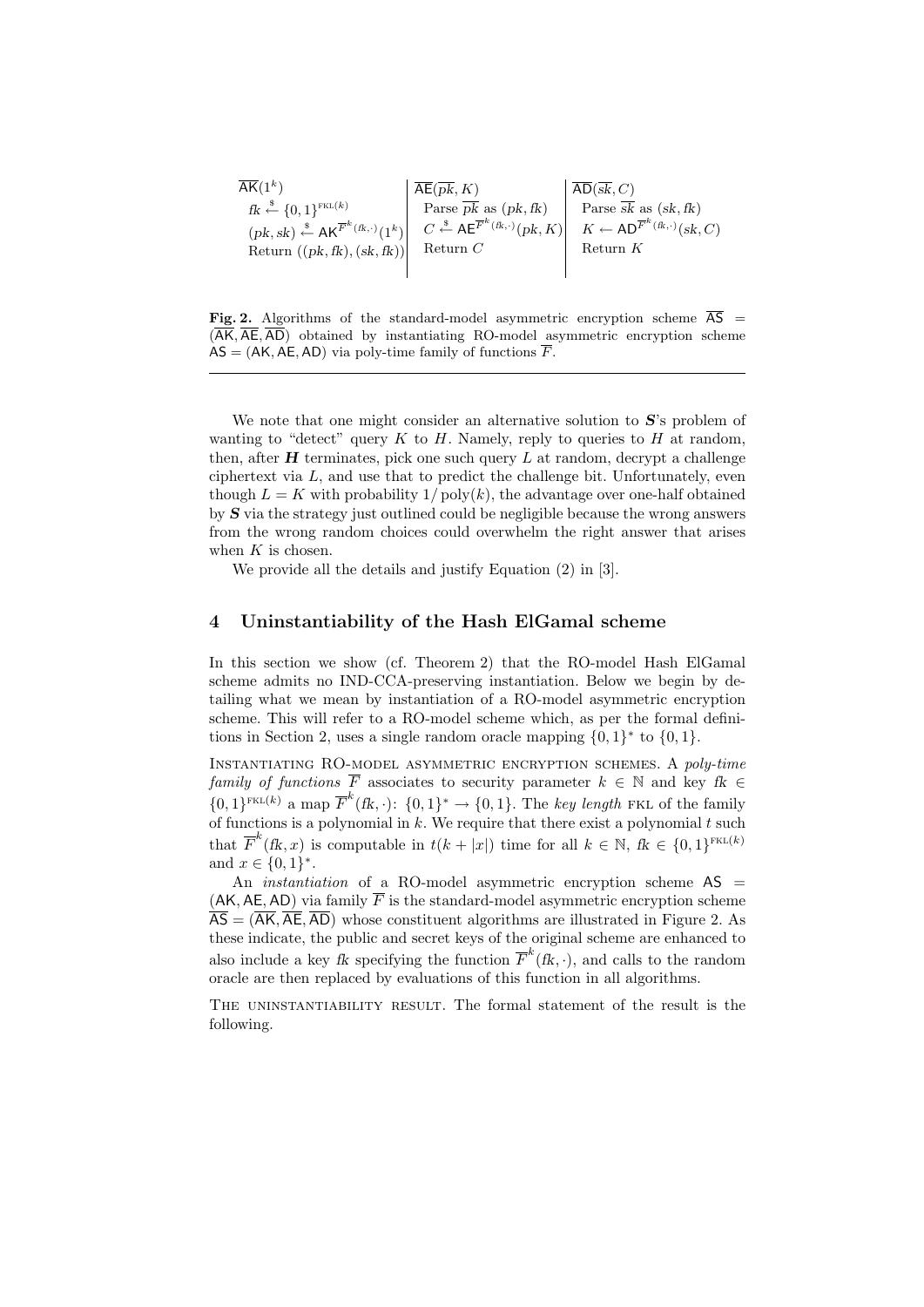**Theorem 2.** Let  $HEG[CG] = (AK, AE, AD)$  be the RO-model Hash ElGamal scheme associated to a cyclic-group generator  $CG$ . Let HEG[CG] =  $(AK, AE,$  $\overline{AD}$ ) be any instantiation of HEG[CG] via a poly-time family of functions. Then HEG[CG] is not IND-CCA preserving.

PROOF OF THEOREM 2. Let  $\overline{F}$  be the poly-time family of functions used in HEG[CG] to replace the random oracle. We will construct an IND-CCA-secure symmetric encryption scheme SS such that the mm-hybrid encryption scheme (HEG[CG], SS) is not IND-CCA secure. This proves the theorem.

Let us say that a value  $\overline{pk}$  is a ( $\overline{\text{HEG}}[CG], k$ )-valid public key if there exists a value  $\overline{sk}$  such that  $(\overline{pk}, \overline{sk}) \in [\overline{AK}(1^k)]$ . We first define two polynomial-time algorithms VfPK and VfCtxt<sub>F</sub> which are used by SS.

Algorithm VfPK, which we call a key verifier, takes inputs  $1^k$  and  $\overline{pk}$ , and outputs 1 if and only if  $\overline{pk}$  is a ( $\overline{\text{HEG}}[CG], k$ )-valid public key. The algorithm works by parsing  $\overline{pk}$  as  $((q, g, X), \hat{fk})$ , where  $\hat{fk} \in \{0, 1\}^{\text{FKL}}$ , and then returning 1 if and only if q and  $2q+1$  are primes, q is a generator of the order q cyclic subgroup  $\langle g \rangle$  of  $\mathbb{Z}_{2q+1}^*$ ,  $|2q+1| = k$ , and  $X \in \langle g \rangle$ . This algorithm can be implemented in polynomial-time based on standard facts from computational number theory, and even deterministically, given the existence of polynomial-time primality tests [1]. We omit the details.

Algorithm VfCt $x_{\overline{F}}$ , which we call a *ciphertext verifier*, takes inputs  $1^k$ ,  $\overline{pk}$ ,  $K$ ,  $C$ , where  $\overline{pk}$  is a (**HEG**[CG], k)-valid public key and  $K \in \{0,1\}^k$ . It runs  $\overline{AE}(\overline{pk}, K)$  and outputs 1 if the result is C, and 0 otherwise. In other words,  $\mathsf{VfCtxt_\mathit{F}}$  verifies\_whether  $C$  is indeed an encryption of message  $K$  under the given public key  $\overline{pk}$ . This is possible because the encryption algorithm AE of HEG[CG] (cf. Figure 1), and hence the encryption algorithm  $\overline{AE}$  of  $\overline{HEG}[CG]$ , is deterministic.

Let  $SS' = (SK', SE', SD')$  be any standard-model IND-CCA-secure symmetric encryption scheme. (Recall an implicit assumption is that some such scheme exists, since otherwise all asymmetric encryptions schemes are by default IND-CCA preserving and the entire problem we are considering is moot.) The construction of SS is in terms of SS<sup>'</sup> and algorithms VfPK and VfCtxt<sub>F</sub>. We use the notation  $\langle \cdot, \cdot \rangle$  to denote an injective, polynomial-time computable encoding of pairs of strings as strings such that given  $\langle (M_1, M_2) \rangle$ ,  $M_1$  and  $M_2$  can be recovered in polynomial time. If s is a string and  $a \leq b$  are integers then  $s[a \dots b]$ denotes the string consisting of bit positions  $a$  through  $b$  of  $s$ . The algorithms constituting  $SS = (SK, SE, SD)$  are depicted in Figure 3. To conclude the proof, we need only establish the following propositions.

Proposition 1. Symmetric encryption scheme SS is IND-CCA secure.

**Proposition 2.** Multi-message hybrid encryption scheme ( $\overline{\text{HEG}}[CG], SS$ ) is not IND-CCA secure.

Proof (Proposition 1). Let us first provide some intuition. Note that on input M, encryption algorithm  $\mathsf{SE}(K_1'||K_2, \cdot)$  uses the encryption algorithm  $\mathsf{SE}'$  of an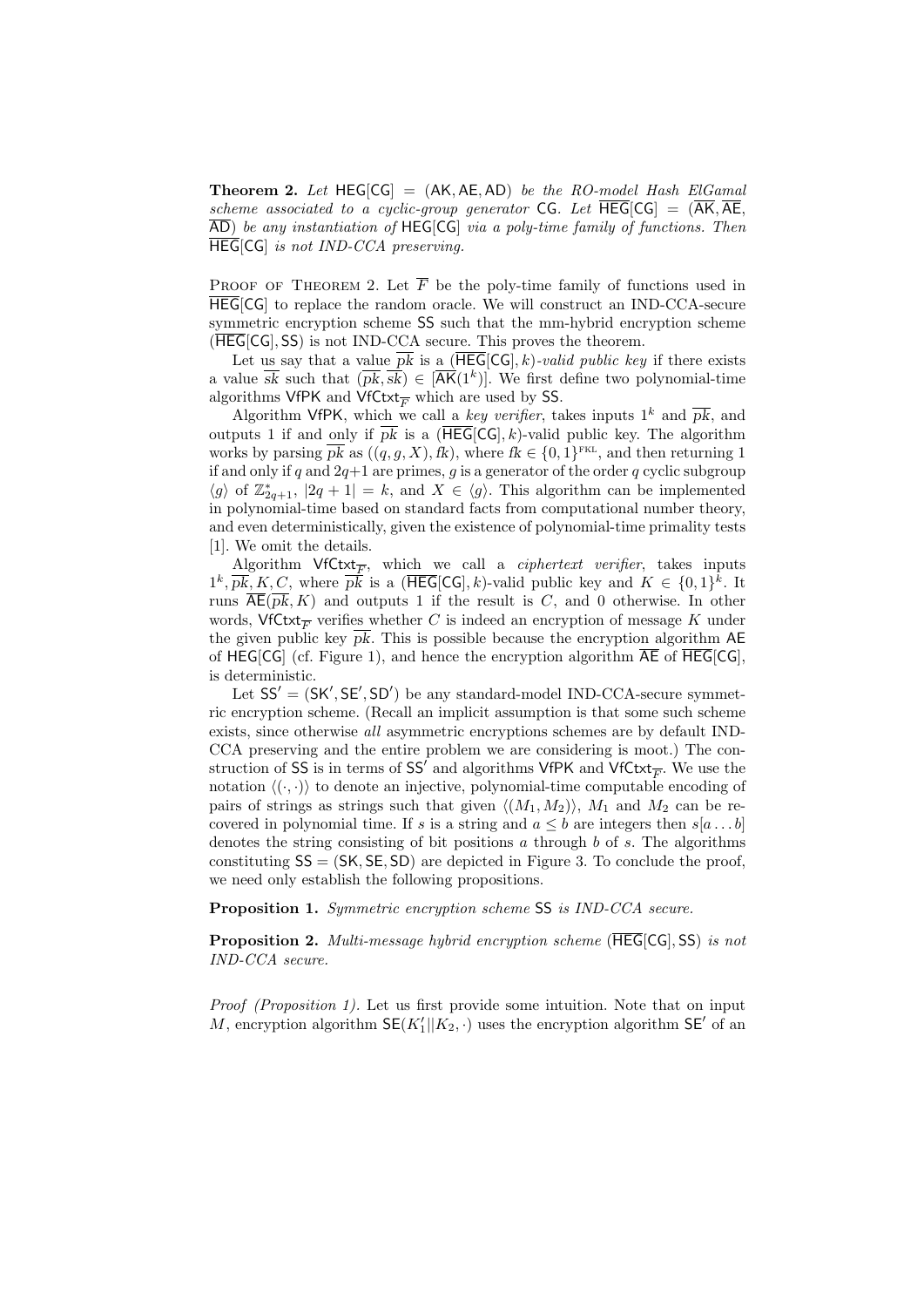$$
SK(1k)
$$
  
\n
$$
K' \stackrel{\text{d}}{\leftarrow} \text{SK}'(1^{[k/2]}\)
$$
  
\n
$$
K_2 \stackrel{\text{d}}{\leftarrow} \{0,1\}^{[k/2]}\
$$
  
\n
$$
K' \leftarrow K[1 \dots [k/2]]
$$
  
\n
$$
K' \leftarrow K[1 \dots [k/2]]
$$
  
\n
$$
K' \leftarrow K[1 + [k/2] \dots k]
$$
  
\n
$$
C' \leftarrow \text{SE}'(K', M)
$$
  
\n
$$
C' \leftarrow \text{SE}'(K', M)
$$
  
\n
$$
P
$$
  
\n
$$
P
$$
  
\n
$$
C' \leftarrow \text{SE}'(K', M)
$$
  
\n
$$
P
$$
  
\n
$$
C' \leftarrow \text{SE}'(K', M)
$$
  
\n
$$
P
$$
  
\n
$$
P
$$
  
\n
$$
C' \leftarrow \text{SE}'(K', M)
$$
  
\n
$$
P
$$
  
\n
$$
P
$$
  
\n
$$
S' \leftarrow K[1 + [k/2] \dots k]
$$
  
\n
$$
S' \leftarrow K[1 \dots [k/2]]
$$
  
\n
$$
K_2 \leftarrow K[1 + [k/2] \dots k]
$$
  
\n
$$
S' \leftarrow K[1 \dots [k/2]]
$$
  
\n
$$
S' \leftarrow K[1 \dots [k/2]]
$$
  
\n
$$
S' \leftarrow K[1 \dots [k/2]]
$$
  
\n
$$
S' \leftarrow K[1 \dots [k/2]]
$$
  
\n
$$
S' \leftarrow K[1 \dots [k/2]]
$$
  
\n
$$
P
$$
  
\n
$$
P
$$
  
\n
$$
P
$$
  
\n
$$
P
$$
  
\n
$$
P
$$
  
\n
$$
P
$$
  
\n
$$
P
$$
  
\n
$$
P
$$
  
\n
$$
P
$$
  
\n
$$
P
$$
  
\n
$$
P
$$

**Fig. 3.** Algorithms of the symmetric encryption scheme  $SS = (SK, SE, SD)$  for the proof of Theorem 2. Above,  $\langle (M_1, M_2) \rangle$  denotes an encoding of the pair of strings  $(M_1, M_2)$ as a string.

IND-CCA-secure scheme to compute  $C' \stackrel{\hspace{0.1em}\mathsf{\scriptscriptstyle\$}}{\leftarrow} \mathsf{SE}'(K'_1,M)$  and outputs  $C'||0$  or  $C'$ ||1, depending on whether M has some "special" form or not. The ciphertext ends with 0 if M parses as a pair  $(M_1, M_2)$  such that algorithms VfPK, VfCtxt $_{\overline{F}}$ indicate that  $M_1$  is a ( $\overline{\mathsf{HEG}}[\mathsf{CG}], k$ )-valid public key and  $M_2 \in [\overline{\mathsf{AE}}(M_1, K_1'||K_2)].$ The decryption algorithm  $SD(K_1'||K_2, \cdot)$  on input  $C'||d$ , where d is a bit, computes  $M' \leftarrow SD'(K_1', C')$  and returns  $M'$  only if either  $M'$  is of the special form and  $d = 0$ , or M' is not of this form and  $d = 1$ . Therefore, an obvious strategy for an adversary against SS is to query its oracle  $SE(K, LR(\cdot, \cdot, b))$  on a pair of messages such that one of them is of this special form and the other is not. Using the unique decryptability of  $\overline{AE}$  and the fact that  $K_2$  is chosen at random, independently from the adversary's view, we show that it cannot find such queries except with negligible probability. Moreover, we show that any strategy for the adversary can be employed by an attacker against scheme  $SS'$  to win its game. Details follow.

Let  $S$  be a legitimate polynomial-time adversary attacking  $SS$ . We will construct a legitimate polynomial-time adversary  $S'$  such that

$$
\mathsf{Adv}_{\mathsf{SS},\mathbf{S}}^{\mathrm{ind-cca}}(k) \leq \mathsf{Adv}_{\mathsf{SS}',\mathbf{S}'}^{\mathrm{ind-cca}}([k/2]) + \frac{O(Q(k))}{2^{\lfloor k/2 \rfloor}},\tag{5}
$$

where  $Q$  is a polynomial upper bounding the total number of queries made by  $S$  to its different oracles. Since  $SS'$  is assumed IND-CCA secure, the advantage function associated to  $S'$  above is negligible, and thus so is the advantage func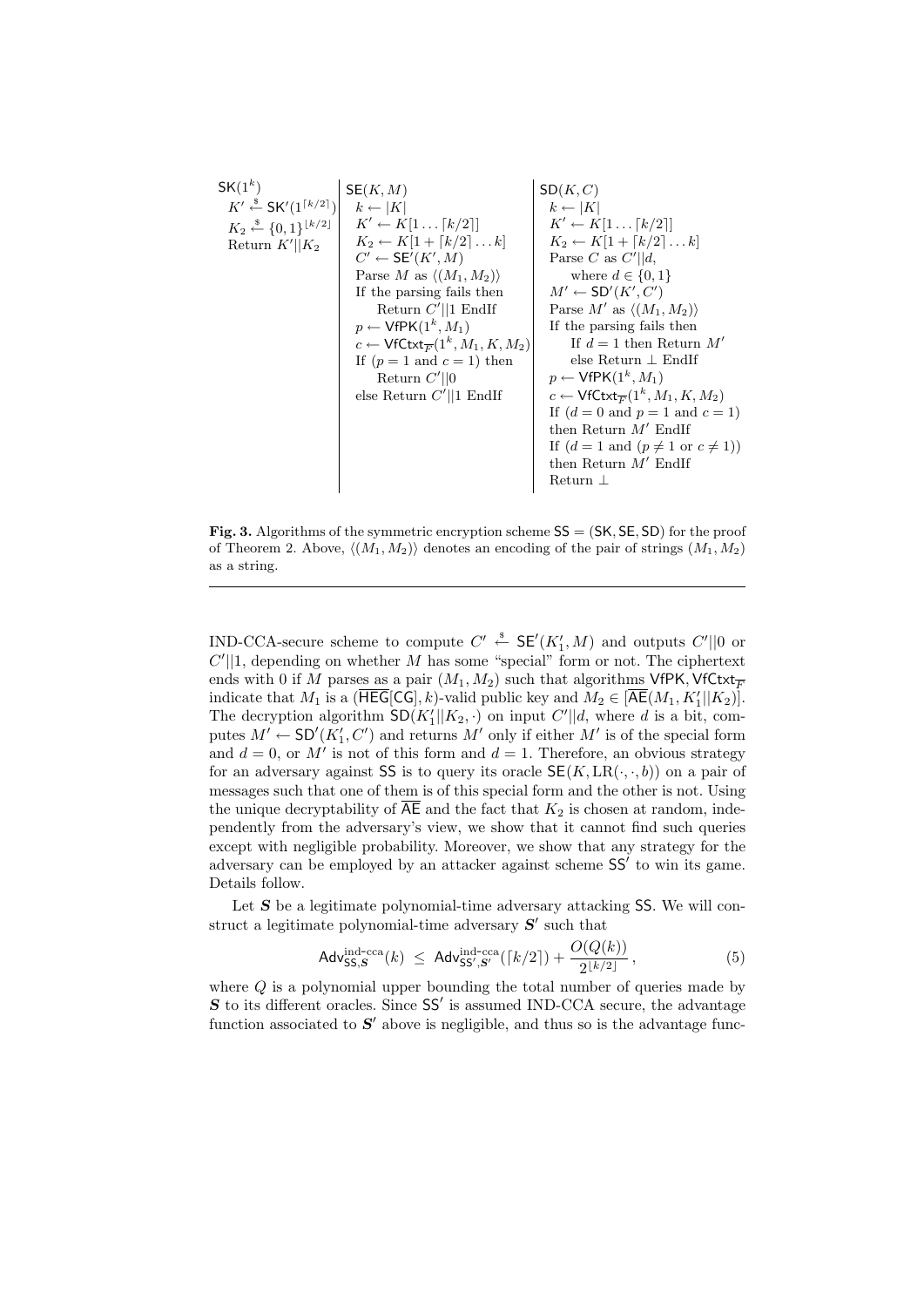tion associated to  $S$ . To complete the proof, we need to specify adversary  $S'$  and prove Equation (5).

Adversary  $S'$  is given input  $1^{\lceil k/2 \rceil}$  and has access to oracles  $\mathsf{SE}'(K'_1, \mathsf{LR}(\cdot, \cdot, b))$ and  $SD'(K'_1, \cdot)$ . Its goal is to guess the bit b. It runs S on input  $1^k$ . In this process, **S** will query its two oracles  $\mathsf{SE}(K, \mathrm{LR}(\cdot, \cdot, b))$  and  $\mathsf{SD}(K, \cdot)$ . To answer a query to the first of these oracles,  $S'$  forwards the query to its oracle  $\mathsf{SE}'(K'_1, \text{LR}(\cdot, \cdot, b)),$ appends 1 to the oracle's reply and returns the result to  $S$ . To answer a query to the second oracle, S' checks the last bit of the query. If it is 0, S' returns  $\perp$  to **S**. Otherwise, it removes the last bit, forwards the result to its oracle  $SD'(K'_1, \cdot)$ , and returns the answer to S. When S outputs its guess  $b'$ , S' returns  $b'$ .

We now analyze  $S'$ . Consider the experiment in which  $S'$  attacks  $SS'$ . We define the following events.

| Succ(S') | $\therefore$ S' is successful, meaning its output equals the challenge bit b         |
|----------|--------------------------------------------------------------------------------------|
| BadE     | : S makes a query to oracle $SE(K,LR(\cdot,\cdot,b))$ in which one of                |
|          | the messages can be parsed as $\langle (M_1, M_2) \rangle$ such that $M_1$ is a      |
|          | $(HEG[CG], k)$ -valid public key and $M_2 \in [AE(M_1, K)]$                          |
| BadD     | : S makes a query to oracle $SD(K, \cdot)$ that can be parsed as                     |
|          | $C'  d$ , where d is a bit, such that $SD'(K'_1, C') = \langle (M_1, M_2) \rangle$ , |
|          | where $M_1$ is a (HEG[CG], k)-valid public key and                                   |
|          | $M_2 \in [AE(M_1, K)]$                                                               |

For the experiment in which  $S$  attacks  $SS$ , we define the following event.

 $Succ(S)$ : S is successful, meaning its output equals the challenge bit b

We claim that if events  $BadE$  and  $BadD$  do not occur, then  $S'$  simulates perfectly the environment provided to  $S$  in its attack against SS. First, note that answers to queries to oracle  $\mathsf{SE}(K, \mathrm{LR}(\cdot, \cdot, b))$  can only be off by the last bit. In the absence of the "bad" events, each ciphertext returned to  $S$  as a reply to a query to oracle  $\mathsf{SE}(K, \mathrm{LR}(\cdot, \cdot, b))$  has 1 as the last bit. This is also the case in S's real attack. If S queries  $SD(K, \cdot)$  with a ciphertext  $C'||0$ , assuming events BadE and BadD do not occur,  $S'$  gives  $S$  the response it would get in the real attack, namely  $\perp$ . Since S is legitimate, if it queries oracle  $SD(K, \cdot)$ with a ciphertext  $C'$  ||1, then  $C'$  must not have previously been returned by oracle  $\mathsf{SE}'(K'_1, \text{LR}(\cdot, \cdot, b))$ . Thus  $\mathbf{S}'$  can legitimately make query  $C'$  to its oracle  $SD'(K'_1, \cdot)$ . If M is the response, then, assuming that events BadE and BadD do not occur, the answer  $S$  expects is exactly  $M$ . Therefore,

 $\Pr[\text{Succ}(\boldsymbol{S}')] \geq \Pr[\text{Succ}(\boldsymbol{S}') \mid \neg \text{BadE} \land \neg \text{BadD} \mid - \Pr[\text{BadE} \lor \text{BadD} \mid$  $\geq \Pr[\text{Succ}(\bm{S})] - \Pr[\text{BadE} \vee \text{BadD}]$ .

We now provide an upper bound for the probability of event BadE ∨ BadD. Let  $q_e(k)$  and  $q_d(k)$  be the number of queries S makes to oracles  $\mathsf{SE}(K, \text{LR}(\cdot, \cdot, b))$ and  $SD(K, \cdot)$ , respectively, on input  $1^k$ . We observe that if  $M_1$  is a  $(\overline{\text{HEG}}[CG], k)$ valid public key, then for any  $M_2 \in \{0,1\}^*$ , there exists a unique  $K' \in [SK(1^k)]$ such that  $M_2 \in [\overline{\mathsf{AE}}(M_1, K')]$ . Recall that the key for oracles  $\mathsf{SE}(K, \mathsf{LR}(\cdot, \cdot, b))$ and  $SD(K, \cdot)$  is  $K = K_1'||K_2$ , where  $K_2$  is chosen uniformly at random from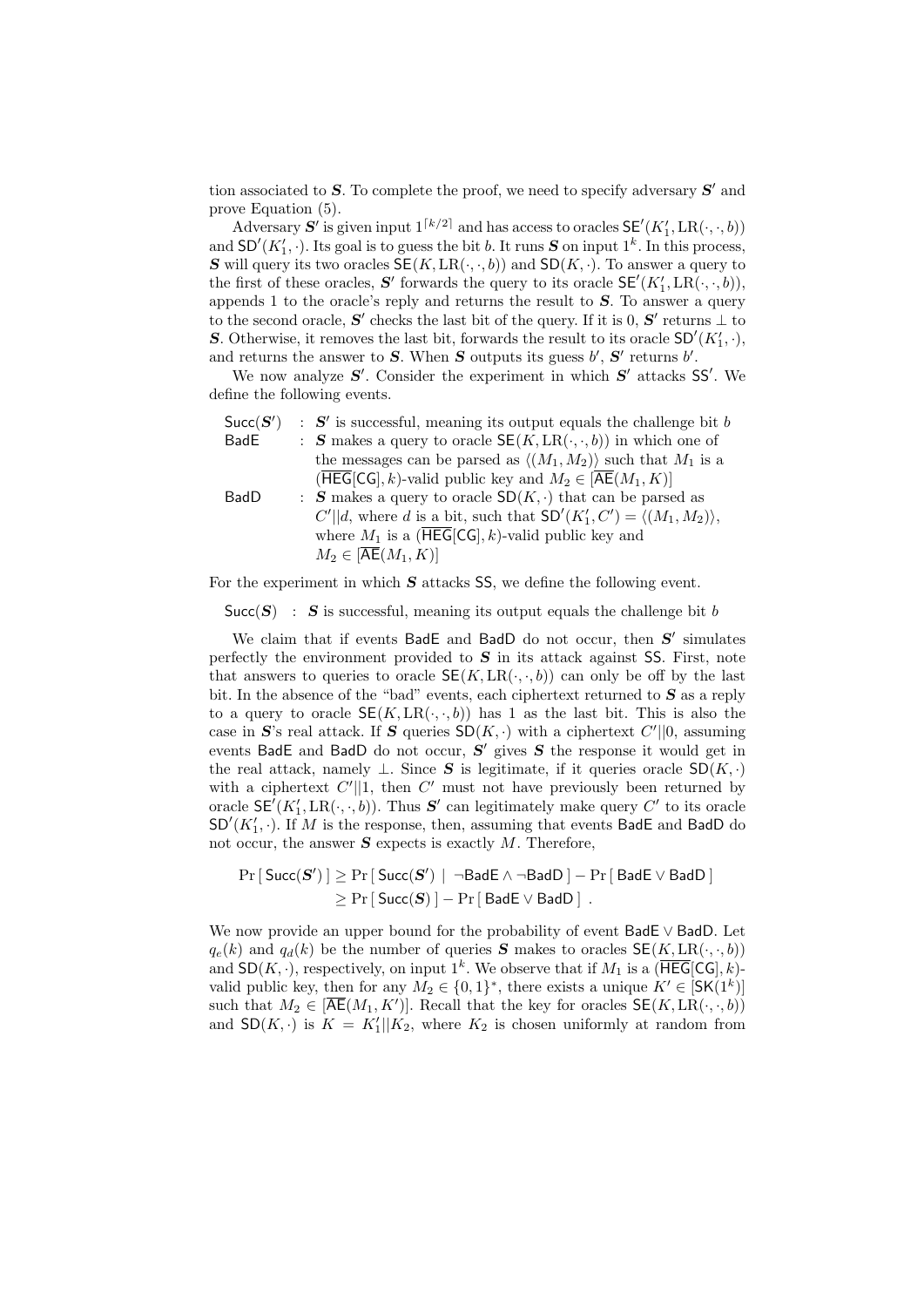$\{0,1\}^{\lfloor k/2 \rfloor}$  and is independent from S's view. Therefore, for any query made by **S** to oracle  $\mathsf{SE}(K, \mathrm{LR}(\cdot, \cdot, b))$ , the probability that one of the messages in the query parses as  $\langle (M_1, M_2) \rangle$  such that  $M_1$  is a ( $\overline{\text{HEG}}[\text{CG}], k$ )-valid public key and  $M_2 \in \left[ \overline{\mathsf{AE}}(M_1, K) \right]$  is at most  $2/2^{\lfloor k/2 \rfloor}$ . Similarly, for any query  $C' || d$ , where d is a bit, made by **S** to oracle  $SD(K, \cdot)$ , the probability that  $SD'(K'_1, C') = M'$ , where M' parses as  $\langle (M_1, M_2) \rangle$ ,  $M_1$  is a ( $\overline{\text{HEG}}[\text{CG}], k$ )-valid public key and  $M_2 \in$  $[\overline{\mathsf{AE}}(M_1, K)]$  is at most  $1/2^{\lfloor k/2 \rfloor}$ . Therefore,

$$
\Pr\left[\,\textsf{BadE}\vee\textsf{BadD}\,\right] \;\;\leq\;\; \frac{2q_e(k)+q_d(k)}{2^{\lfloor k/2 \rfloor}}\;\;\leq\;\; \frac{2\cdot Q(k)}{2^{\lfloor k/2 \rfloor}}
$$

,

where  $Q(k) = q_e(k) + q_d(k)$ . Hence

$$
\begin{aligned} \mathsf{Adv}_{\mathsf{SS}',\mathsf{S}'}^{\mathrm{ind}\text{-}\mathrm{cca}}([k/2]) &= 2 \cdot \Pr\left[\text{Succ}(\mathbf{S}')\right] - 1 \ge 2 \left(\Pr\left[\text{Succ}(\mathbf{S})\right] - \frac{O(Q(k))}{2^{\lfloor k/2 \rfloor}}\right) - 1 \\ &= \mathsf{Adv}_{\mathsf{SS},\mathsf{S}}^{\mathrm{ind}\text{-}\mathrm{cca}}(k) - \frac{O(Q(k))}{2^{\lfloor k/2 \rfloor}} \ .\end{aligned}
$$

Rearranging terms gives Equation (5).

*Proof (Proposition 2).* We define a hybrid adversary  $H$  attacking ( $\overline{\text{HEG}}$  [CG], SS). **H** is given inputs  $pk = ((q, g, X), fk)$  and  $C_a$  and has access to oracles  $\mathsf{SE}(K, \mathrm{LR}(\cdot, \cdot, b))$ ,  $\mathsf{SD}(K, \cdot)$ , and  $\mathsf{AD}(sk, \cdot)$ , where  $sk = ((q, g, x), fk)$ . Its goal is to guess the challenge bit b. By the definition of experiment  $\mathbf{Exp}_{\mathsf{HEG}[\mathsf{CG}], \mathsf{SS}, \mathbf{H}}^{ind\text{-}\mathrm{cca}}(k)$ ,  $pk$ is a ( $\overline{\textsf{HEG}}[\textsf{CG}], k$ )-valid public key and  $C_a \in [\overline{\textsf{AE}}(\overline{pk}, K)]$ . Therefore,  $\langle (\overline{pk}, C_a) \rangle$  is a message which, when encrypted with  $\mathsf{SE}(K, \cdot)$ , yields a ciphertext that has last bit 0. We observe that for any string C chosen at random from  $\{0,1\}^{|C_a|} \setminus \{C_a\}$ , the probability that  $K = \overline{AD}(\overline{sk}, C)$  is 0 (since  $\overline{AE}(\overline{pk}, K) = C_a$  and  $\overline{AE}$  is deterministic), i.e., the probability that  $C \in \overline{AE(\overline{pk}, K)}$  is 0. Hence  $\langle (\overline{pk}, C) \rangle$  is a message which, when encrypted with  $SE(K, \cdot)$ , yields a ciphertext that has last bit 1. (If  $C \notin \overline{AE(pk, K)}$ , then the last bit will be 1.) Thus, adversary **H** can construct two messages for which it can guess with probability 1 the last bit of the corresponding ciphertext. Using this information it can then guess the challenge bit. Details follow.

Adversary **H** chooses C at random from  $\{0,1\}^{|C_a|} \setminus \{C_a\}$ , makes a query  $\langle \langle \overline{pk}, C_a \rangle \rangle, \langle \langle \overline{pk}, C \rangle \rangle$  to oracle  $\mathsf{SE}(K, \text{LR}(\cdot, \cdot, b)),$  parses the response as  $C' || d$ , where  $d$  is a bit, and returns  $d$ . The running time of  $H$  is clearly polynomial in k. We claim that  $\mathsf{Adv}_{\overline{\mathsf{HEG}}[CG],SS,H}^{ind-cca}(k) = 1$ . To prove this, we consider the event

 $Succ(H)$ : H is successful, meaning its output equals the challenge bit b

If challenge bit b is 0, then the response to  $\bf{H}$ 's query is a ciphertext that has last bit 0. If bit b is 1, then the response is a ciphertext that has last bit 1. Thus

$$
Pr [Succ(\boldsymbol{H})] = \frac{1}{2} + \frac{1}{2} = 1.
$$

Hence

$$
\mathsf{Adv}_{\overline{\mathsf{HEG}}[\mathsf{CG}], \mathsf{SS}, \mathbf{H}}^{\mathsf{ind-cca}}(k) \; = \; 2 \cdot \Pr\left[\, \mathsf{Succ}(\mathbf{H}) \, \right] - 1 \; = \; 1 \, ,
$$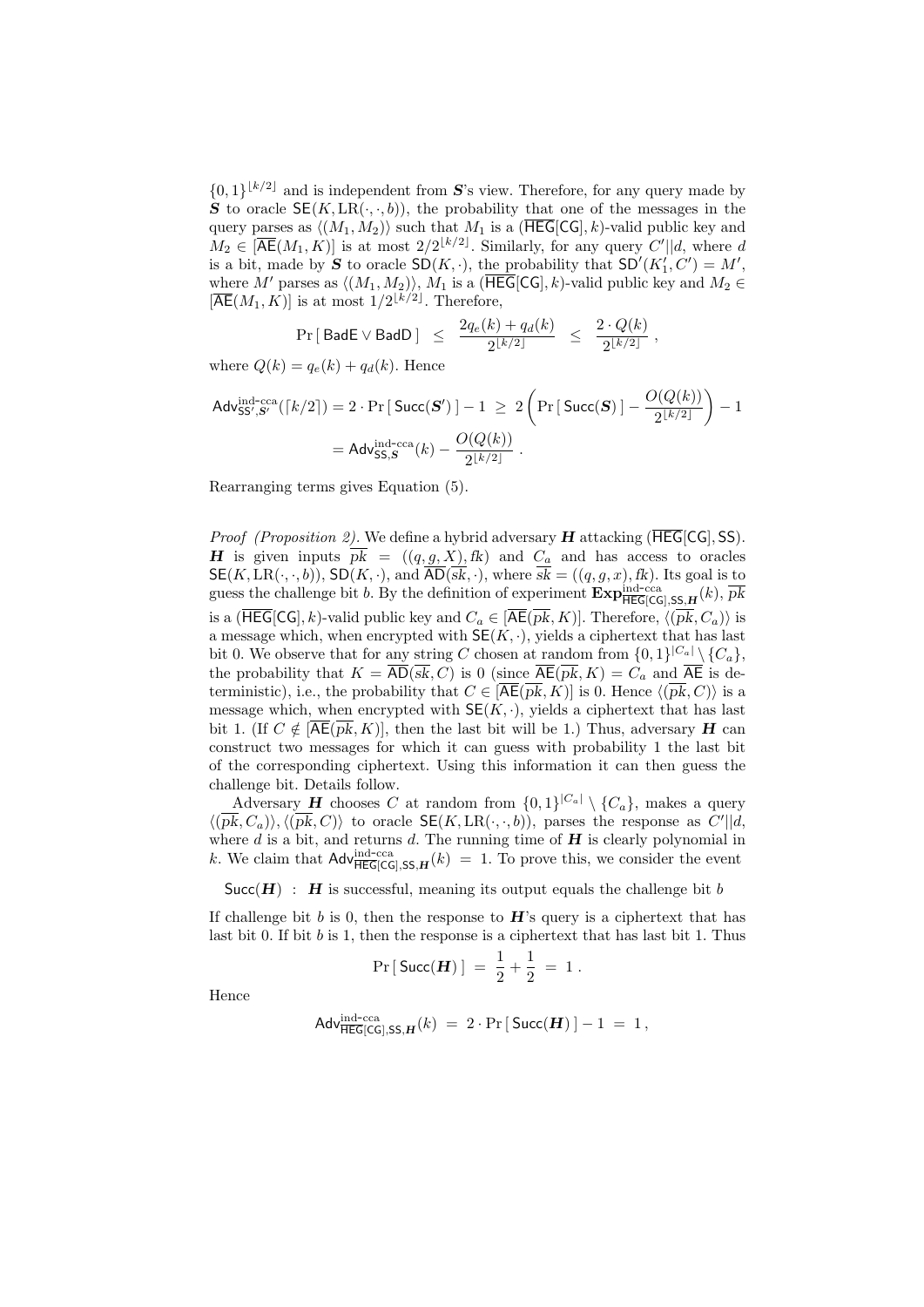as desired.

Notice that the adversary constructed in the proof of Proposition 2 does not make any queries to its oracles  $SD(K, \cdot)$  and  $\overline{AD}(\overline{sk}, \cdot)$ .

Remark 2. An interesting question at this point may be why the proof of Theorem 2 fails for the RO-model Hash ElGamal scheme HEG[CG] associated to a cyclic-group generator CG —it must, since otherwise Theorem 1 would be contradicted— but succeeds for any instantiation of this scheme. The answer is that symmetric encryption scheme SS, depicted in Figure 3 runs a ciphertext verifier  $\mathsf{VfCtxt}_{\overline{F}}$  for the asymmetric encryption scheme in question. In the case of the RO-model scheme HEG[CG], any ciphertext verifier must query random oracles  $G$  and  $H$ . But as we clarified in Section 2,  $SS$  does not have access to these oracles (although it might have access to its own, independently chosen oracle  $R_s$ ), and so cannot run such a ciphertext verifier. The adversary of course does have access to  $G, H$ , but has no way to "pass" these objects to the encryption algorithm of the symmetric encryption scheme. On the other hand, in the instantiated scheme, the keys describing the functions instantiating the random oracles may be passed by the adversary to the encryption algorithm of SS in the form of a message containing the public key, giving SS the ability to run the ciphertext verifier. This might lead one to ask why SS does not have oracle access to G, H. This is explained in Remark 1.

As we discussed in Section 1, in [3] we provide a more general impossibility result.

# 5 Acknowledgements

We thank the anonymous referees for their comments. Mihir Bellare and Alexandra Boldyreva were supported in part by NSF grants CCR-0098123, ANR-0129617 and CCR-0208842, and an IBM Faculty Partnership Development Award. Adriana Palacio is supported by an NSF Graduate Research Fellowship.

### References

- 1. M. Agarwal, N. Saxena and N. Kayal, "PRIMES is in P," Preprint. Available  $at$ http://www.cse.iitk.ac.in/news/primality.html, August 6, 2002.
- 2. J. Baek, B. Lee and K. Kim, "Secure length-saving ElGamal encryption under the Computational Diffie-Hellman assumption," Proceedings of the Fifth Australasian Conference on Information Security and Privacy– ACISP 2000, LNCS Vol. 1841, E. Dawson, A. Clark and C. Boyd ed., Springer-Verlag, 2000.
- 3. M. Bellare, A. Boldyreva and A. Palacio, "An Uninstantiable Random-Oracle-Model Scheme for a Hybrid-Encryption Problem," Full version of this paper. Available at http://www-cse.ucsd.edu/users/mihir/.
- 4. J. Baek, B. Lee and K. Kim, "Provably secure length-saving public-key encryption scheme under the computational Diffie-Hellman assumption," ETRI Journal, 22(4), 2000.